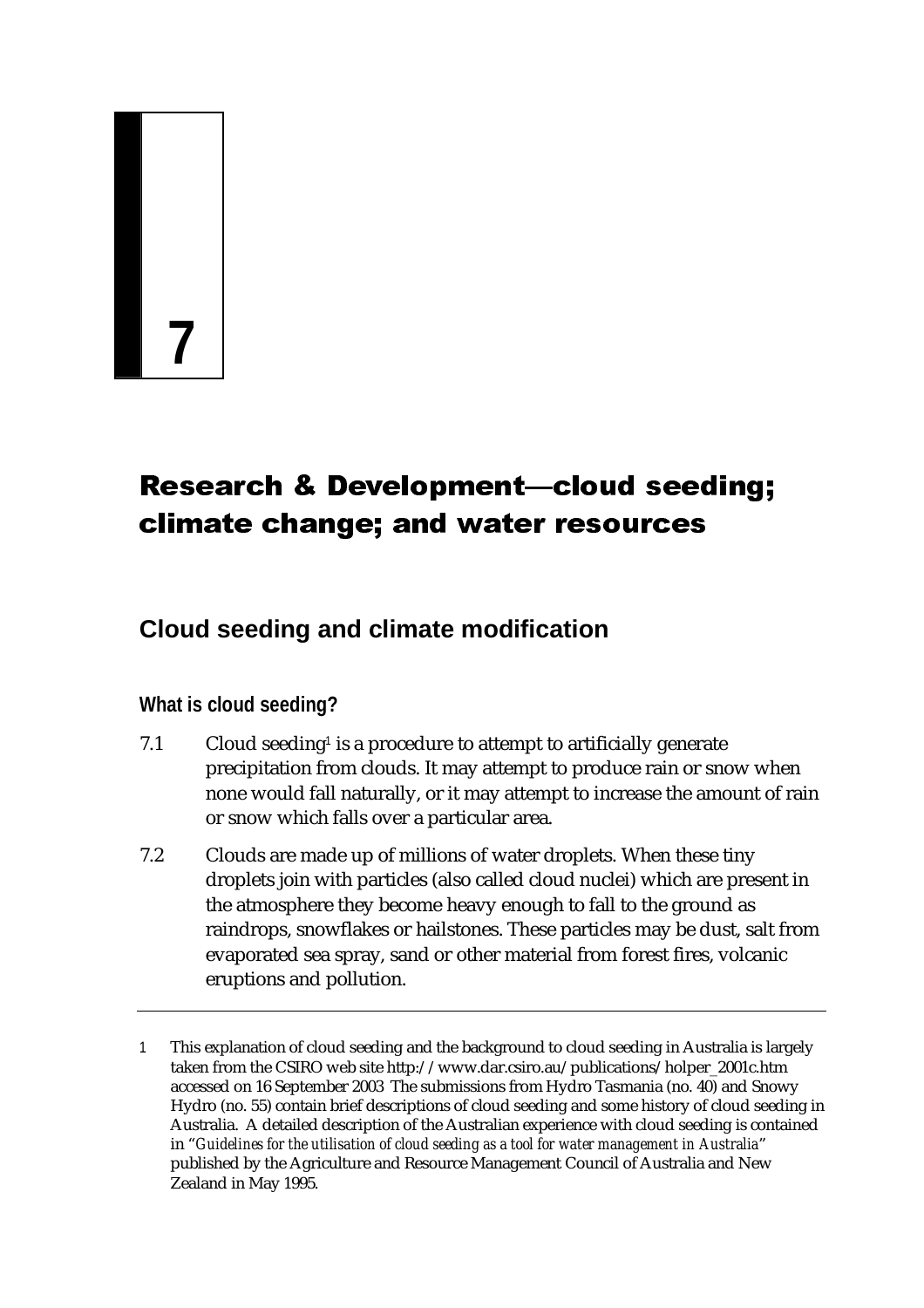- 7.3 Under cold conditions in clouds, droplets of water form ice crystals on the surfaces of the particles. Water vapour in the cloud then freezes directly onto the surface of these crystals, which become heavier and eventually fall.
- 7.4 Cloud seeding from a plane uses silver iodide burners, dry ice pellets or hygroscopic flares. Clouds can be seeded from the ground using silver iodide generators.

## **History of cloud seeding in Australia**

- 7.5 Americans made the discovery in 1946 that pellets of dry ice could induce precipitation from clouds. The following year cloud seeding experiments commenced in Australia with CSIRO scientists using aircraft to drop dry ice into the tops of cumulus clouds.
- 7.6 During the late 1950s and early 1960s, CSIRO performed large-area cloud seeding trials in the Snowy Mountains, on the York Peninsular in South Australia, in the New England district of New South Wales, and in the Warragamba catchment area west of Sydney.
- 7.7 Of these four experiments, only the one conducted in the Snowy Mountains produced statistically significant rainfall increases over the entire experiment.
- 7.8 Between 1965 and 1971, the State Governments of Victoria, New South Wales, Queensland, South Australia and Western Australia all undertook cloud seeding operations. However, in all cases where the analysis of the seeding operations was possible the results were inconclusive.
- 7.9 The CSIRO's trials in Tasmania in the 1960s were more successful, achieving significant rainfall increases. Since that time Hydro Tasmania has regularly undertaken seeding in mountainous parts of the State (see para 7.14 for more details on Tasmania).
- 7.10 In 1972-75 CSIRO conducted cloud seeding experiments in Emerald, Queensland, and in 1979-80 in Western Victoria. The Western Australian Government ran trials in 1980-82 to test the viability of seeding in the northern wheat belt.
- 7.11 None of these activities found that seeding would be an economical, reliable way of increasing rainfall. A major problem in marginal areas was that aircraft costs were rising much more quickly than wheat prices, which impacted on the cost/benefit ratio.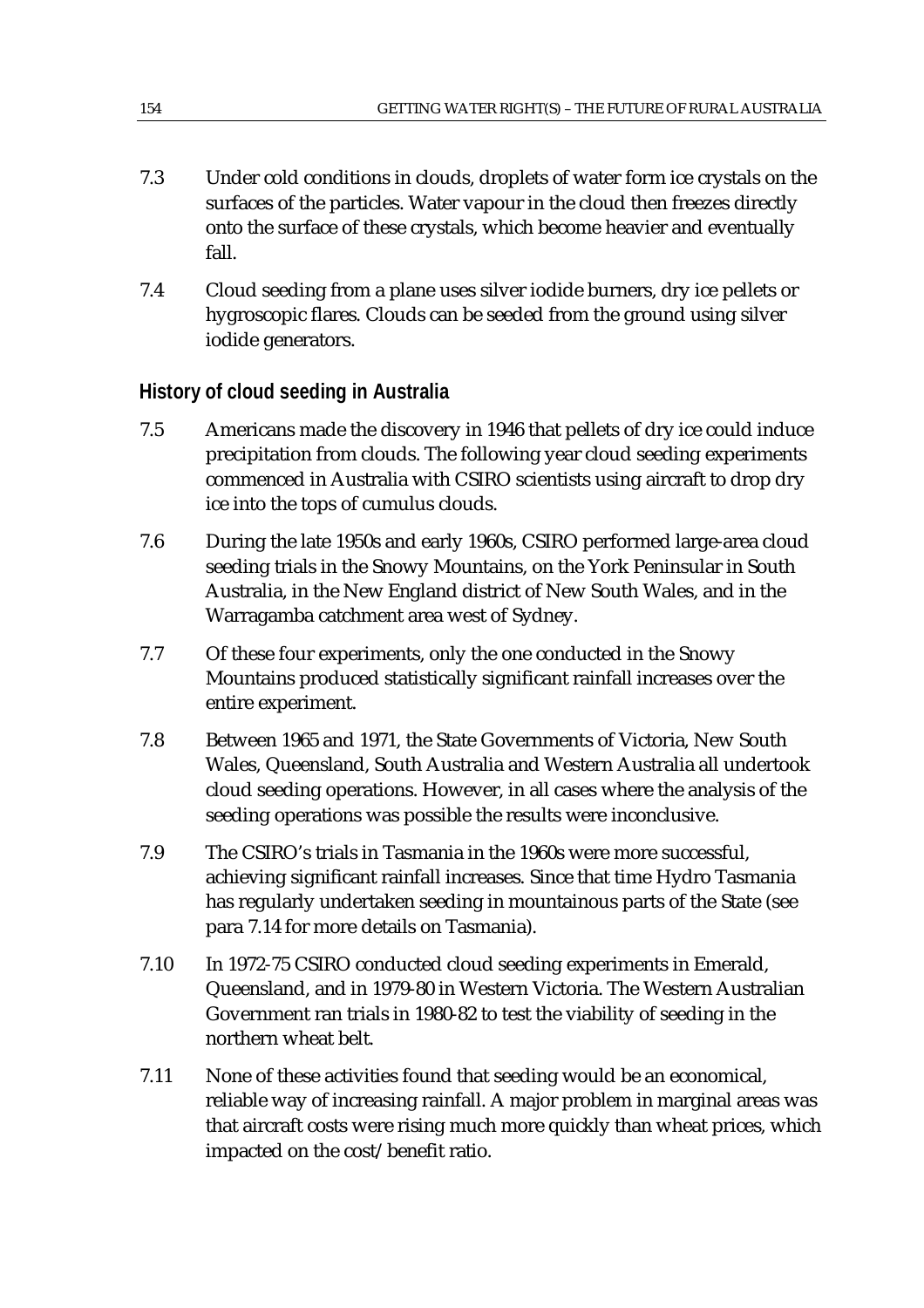- 7.12 Between 1988 and 1992 CSIRO acted as scientific advisor to Melbourne Water in a cloud seeding assessment conducted over the Baw Baw plateau, a major water catchment area about 120 kms east of Melbourne. The results of analyses of the rain gauge network showed that any increase in rainfall was not statistically significant.<sup>2</sup> Other tests for the buffer area between the target and the control areas showed a statistically significant increase, although the reasons for this are not understood. <sup>3</sup>
- 7.13 In 1994, Hydro Tasmania was retained by the NSW Government to undertake a 12 week cloud seeding program in an area north of Tamworth NSW for drought relief. Although rainfall was consistently recorded throughout the program, this operation was not conducted as a formal scientific trial so there was no conclusive evidence of the actual increases in rainfall due to the cloud seeding.

## **Tasmania**

7.14 Tasmania has had the most practical experience in Australia with cloud seeding. The submission from Hydro Tasmania provides the following outline of cloud seeding activities in Tasmania from 1964 to the present.<sup>4</sup>

## **Stage 1 - 1964-1971**

This was an alternate year trial over Tasmania's Central Plateau providing randomisation on a seed / no-seed 1:1 ratio, using silver iodide. This trial was designed and assessed by CSIRO. From this trial it was concluded that there was strong statistical evidence that seeding increased rainfall by estimated values of 30% in Autumn and 12% in Winter. The experiment was concluded in 1971 when the reservoirs were full.

## **Stage II - 1979 – 1983**

This experiment over the same catchment area used a ratio of suitable seeded / unseeded days at 2:1 to provide randomisation with clouds seeded every year. Silver iodide was used as the seeding agent and the work was done in conjunction with CSIRO. The results of this experiment showed increases in rainfall attributable to cloud seeding in the order of 37%.

4 Submission no. 40, p. 6.

<sup>2</sup> Agriculture and Resource Management Council of Australia and New Zealand "*Guidelines for the utilisation of cloud seeding as a tool for water management in Australia*", May 1995, p. 7.

<sup>3</sup> Agriculture and Resource Management Council of Australia and New Zealand "*Guidelines for the utilisation of cloud seeding as a tool for water management in Australia*", May 1995, p. 10.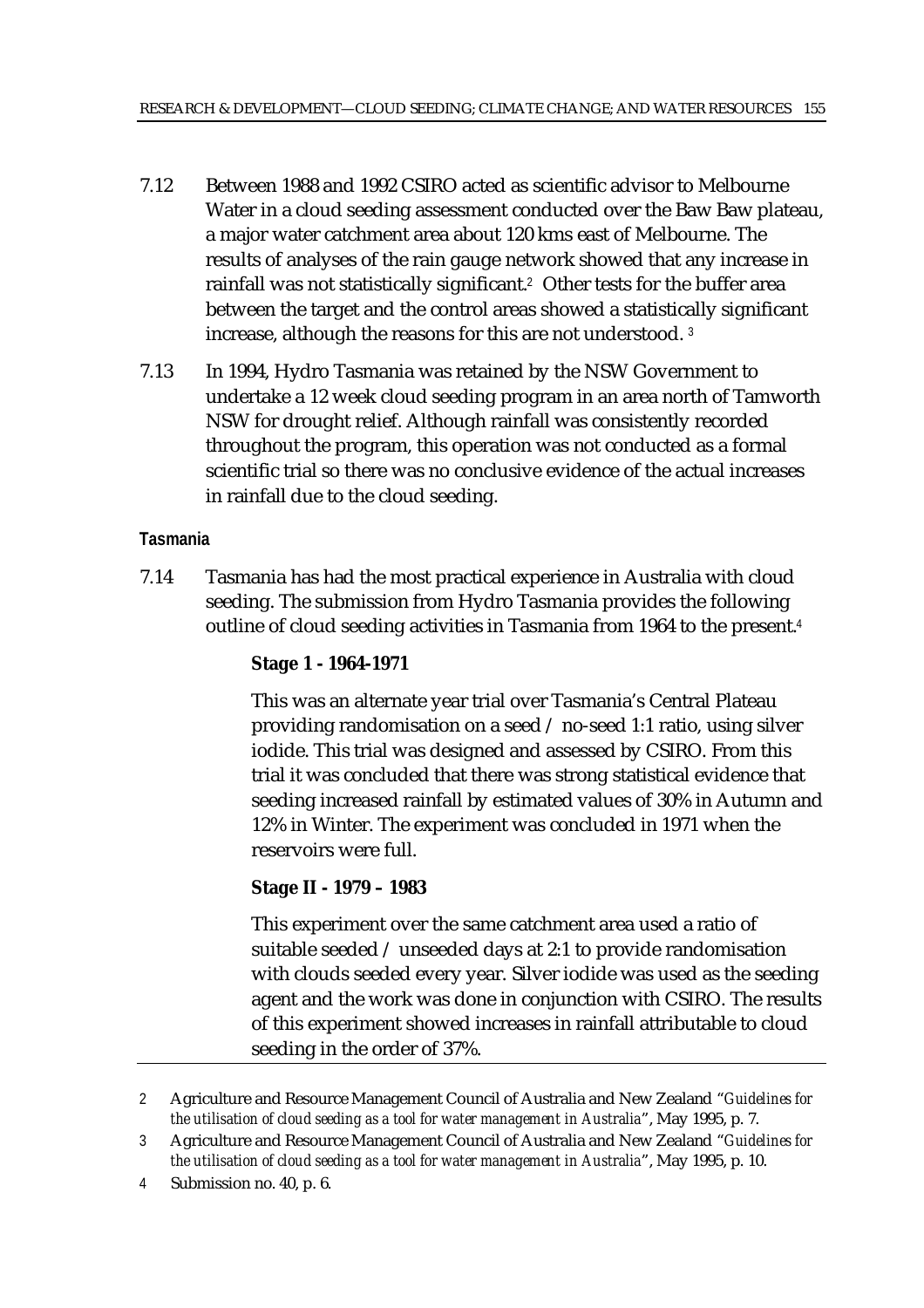#### **Drought Relief Operations - 1988-1991**

During this period all suitable cloud was seeded over Hydro Tasmania's catchments.

#### **Stage III - 1992 –1994**

This trial was very similar to Stage II except that dry ice was used as the seeding agent. This experiment found statistically significant increases in rainfall due to seeding but the magnitude and temporal duration of this was less than Stage II.

#### **Drought Relief – Spring 1994 and 1995**

Hydro Tasmania conducted drought relief operations over the agricultural areas of Tasmania's midlands and east coast.

#### **Operational Seeding – 1998 to present**

Currently cloud seeding is being undertaken in operational mode. All suitable cloud over designated hydro catchments is seeded between April and November each year during both night and day. Silver iodide is used as the seeding agent.

7.15 The submission from Mr Ian Searle, who had many years practical experience in cloud seeding with Hydro Tasmania, gave an indication of the costs involved. Mr Searle noted that, as a guide, the Tasmanian cloud seeding operation comprising one aircraft and 3 full time staff operating over an area of 6,000 sq. kms, cost a little over \$1 million per annum.<sup>5</sup>

## **The current situation**

- 7.16 By 1995 the CSIRO appears to have reached the conclusion that, except in a few areas such as Tasmania and possibly the Snowy Mountains, Australia does not have weather conditions suitable for cost-effective cloud seeding.
- 7.17 The CSIRO decided that it would maintain a 'watching brief' on international developments in relation to cloud seeding, but that it would not be a priority area of research until more potential benefits were apparent. The CSIRO expressed its position in the Guidelines, as follows:

Given the current priorities for atmospheric research in CSIRO, the study of weather modification techniques must compete with funds for research into climate change, climate variability and air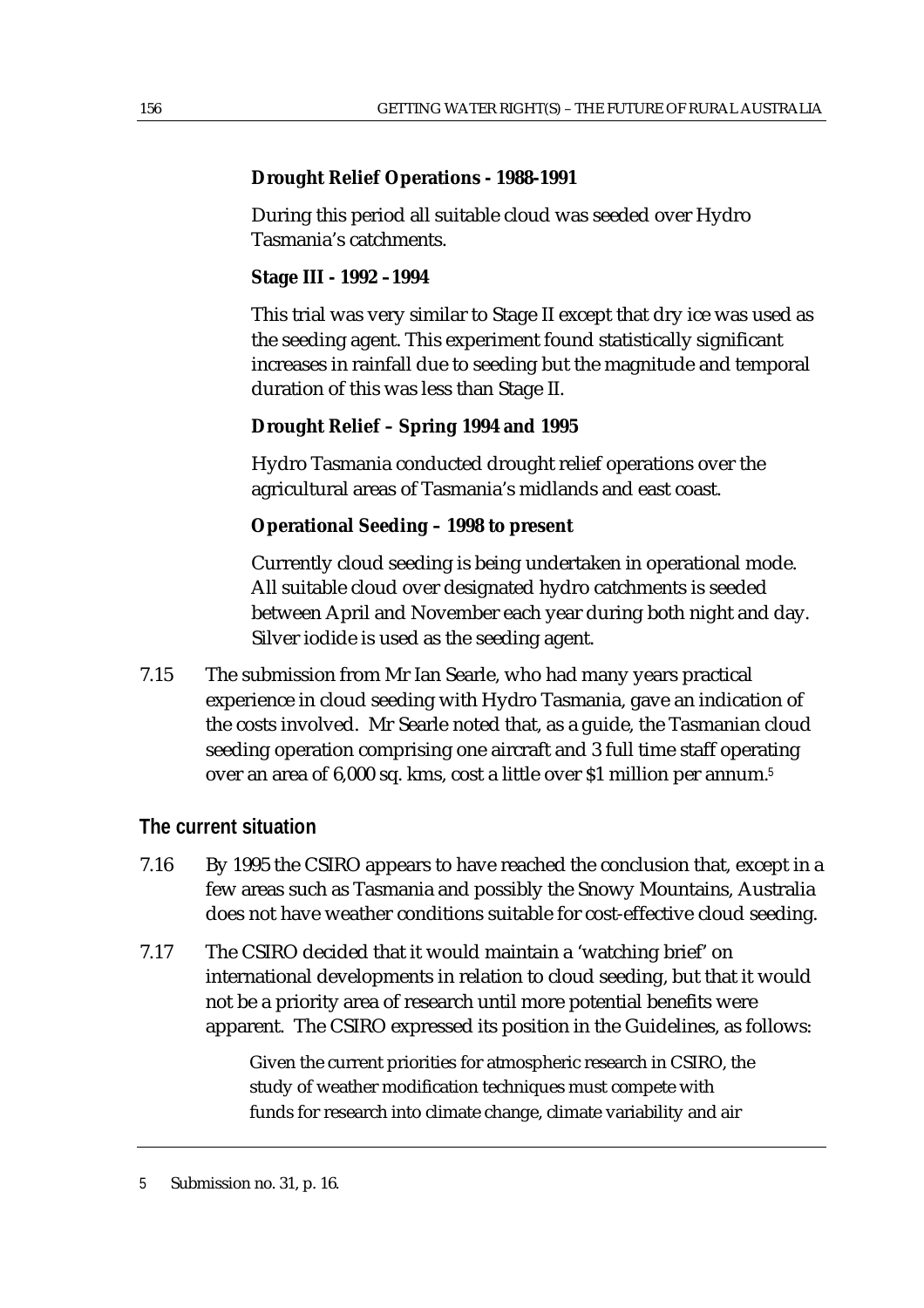pollution studies. It is likely that any substantial research into this area in the future will be initiated by the Water Industry and will require substantial support from that body. However CSIRO will retain its expertise in the fundamental cloud physics necessary to evaluate any studies undertaken by the Water Industry.<sup>6</sup>

7.18 In May 1995 the Agricultural and Resource Management Council of Australia and New Zealand (ARMCANZ) published the "*Guidelines for the utilisation of cloud seeding as a tool for water management in Australia*." The guidelines were drawn up by Dr B. Ryan, Principal Research Scientist, CSIRO Division of Atmospheric Research, and Dr B. Sadler, Executive Director Water Resources of the Water Authority of Western Australia. According to the publication:

> "The guidelines … have been developed to aid planning and decision-making for water managers in effective partnership with atmospheric scientists and commercial operators… recommend the disciplines to be followed in the planning and implementation of a cloud seeding experiment that seeks to maximise the opportunities for defining and achieving a successful outcome.<sup>7</sup>

- 7.19 These Guidelines are designed to ensure that at the conclusion of any cloud seeding operations there would be a clear understanding as to the results achieved in terms of increased precipitation. The Guidelines, as issued, are comprehensive and would normally involve a trial period of some years to gather conclusive evidence of increased precipitation.
- 7.20 Many of the submissions to the Inquiry which raised the issue of cloud seeding supported a greater effort by the Commonwealth in that regard. Typical was the comment made by Coleambally Irrigation Cooperative:

Whilst we have listened to both sides of the debate (on cloud seeding) with interest we are concerned that this science has not been given open consideration. I feel Australia would benefit from an open debate on this technology as a real response to drought and climate change.<sup>8</sup>

<sup>6</sup> Agriculture and Resource Management Council of Australia and New Zealand "*Guidelines for the utilisation of cloud seeding as a tool for water management in Australia*", May 1995, p. 12.

<sup>7</sup> Agriculture and Resource Management Council of Australia and New Zealand "*Guidelines for the utilisation of cloud seeding as a tool for water management in Australia*", May 1995, p. 12.

<sup>8</sup> Submission no. 29, p. 1.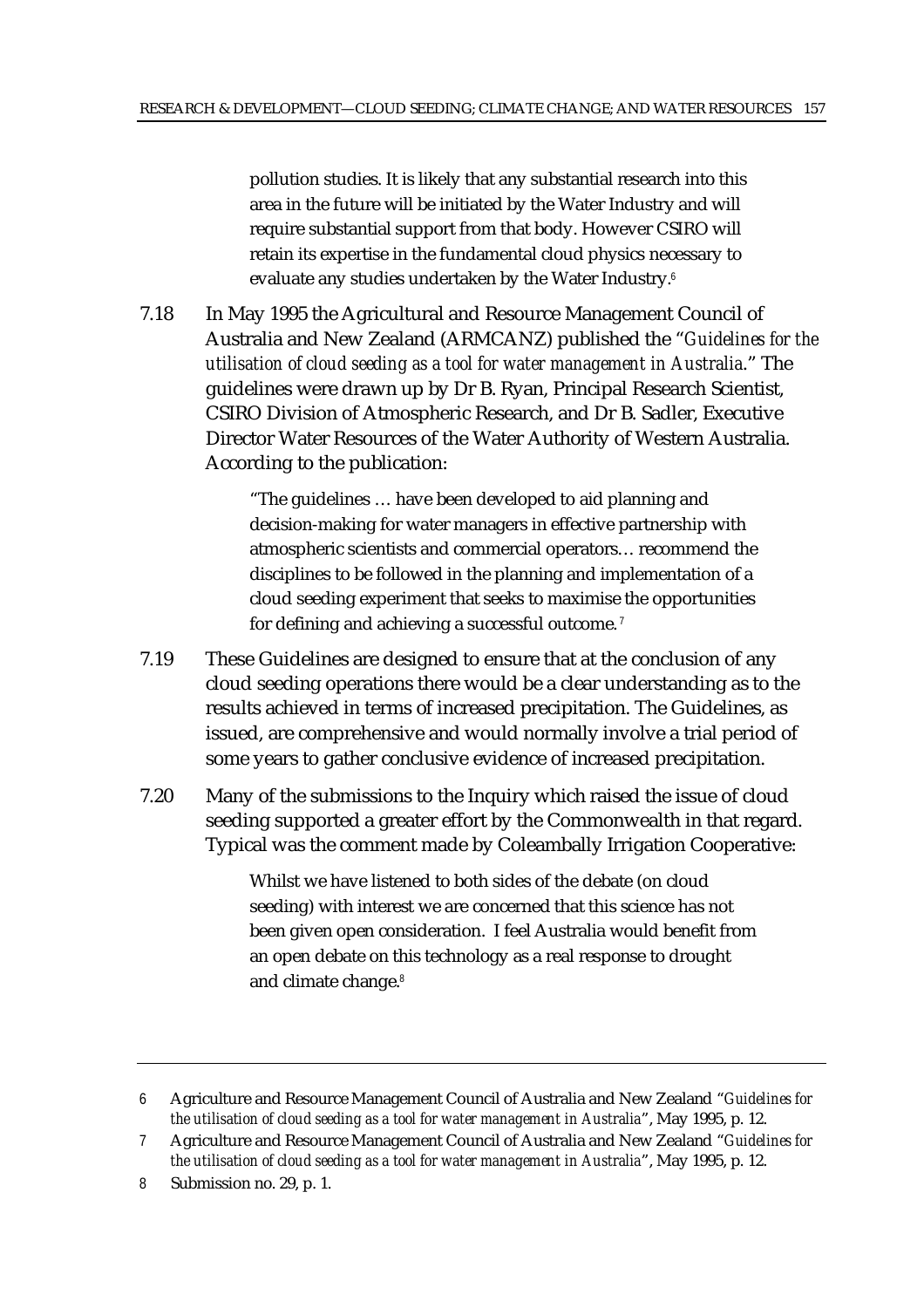- 7.21 Similarly, the submission from the Coordinating Committee of the Namoi Valley Water Users' Association Inc. called on governments to immediately implement cloud seeding trials.<sup>9</sup>
- 7.22 Mr Lawrence Arthur, Chairman of Irrigators Inc. told the Committee that about 40 cloud seeding operations in the USA are funded by private capital, (although he gave no indication that private companies were willing to fund such operations in Australia). He continued:

We are all aware that these sorts of groups look very hard at their budgets. So if there were not the benefits in cloud seeding, why would these private organisations want to be funding it?

7.23 On the other hand, a number of submissions advised caution, based Australia's poor experience with cloud seeding. The submission from the Queensland Government made the following comment on the prospects for cloud seeding in Australia:

> The low frequency of appropriate meteorological conditions make the prospects for success very limited … weather modification must compete for research funding with more pressing and perhaps more useful climate variability and climate change research.'<sup>10</sup>

7.24 The submission of the Western Australian Government also expressed its reservation, as follows:

> Western Australia does not believe the Commonwealth Government should be involved in climate modification programs such as cloud seeding as this approach is at best of marginal value and appears to be treating a symptom rather than addressing the challenge of adaptation and better planning under greater uncertainty.<sup>11</sup>

#### **CSIRO's position on cloud seeding**

7.25 The Committee sought to clarify the CSIRO's current thinking on research into cloud seeding at the public hearing on 25 June 2003. In response to a question, Dr. Brian Ryan, Leader, Earth Systems Modelling Program of the Division of Atmospheric Research commented:

<sup>9</sup> Submission no. 95, p. 1.

<sup>10</sup> Submission no. 129, p. 23.

<sup>11</sup> Submission no. 117, p. 5.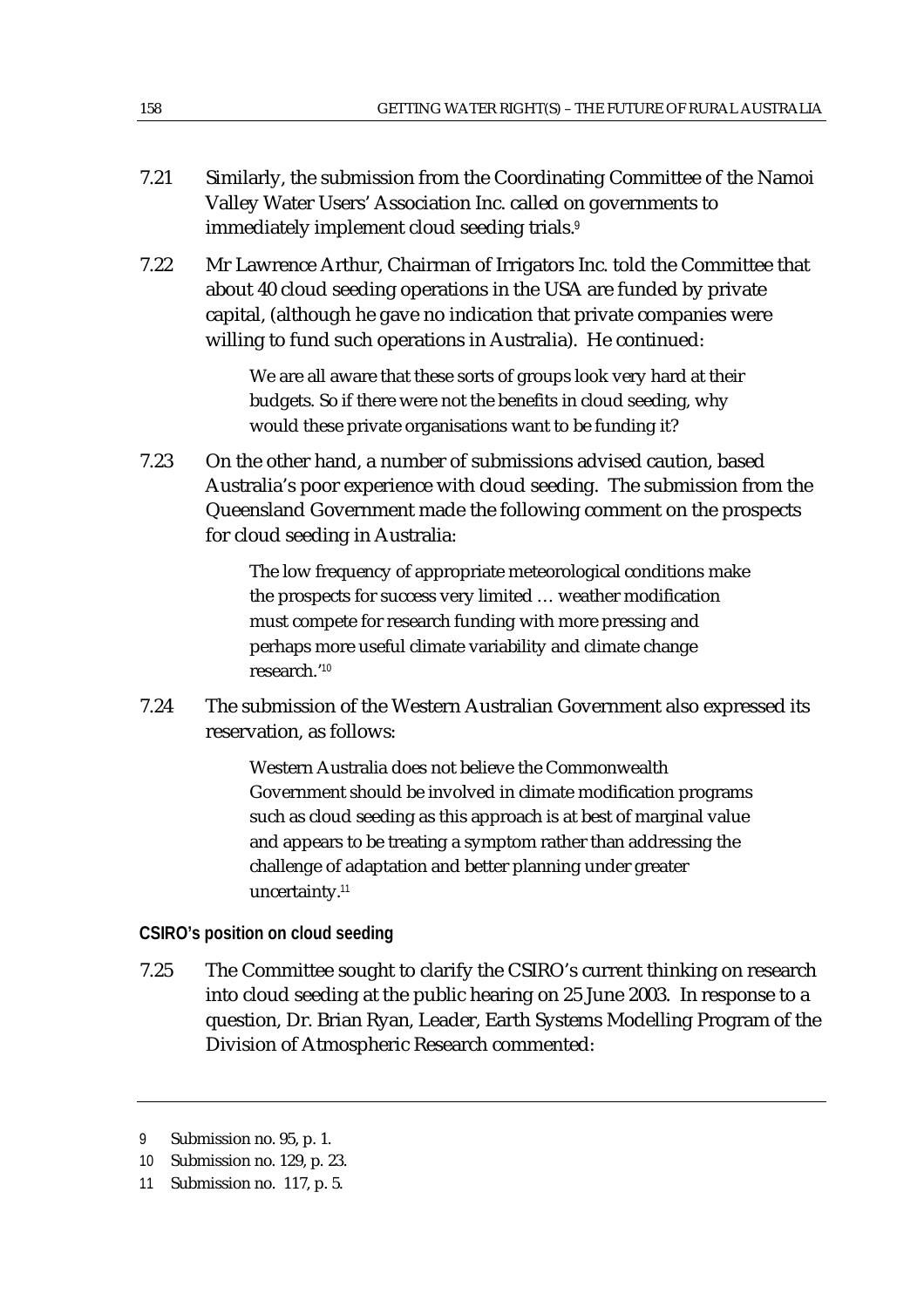No, there has been no research effort in Australia … within CSIRO the priorities have been in developing weather applications and climate in a particular area … We have kept a watching brief on the state of weather modification. If we were to re-establish it in Australia, it would be a massive effort.<sup>12</sup>

7.26 The Committee sought further clarification from Dr Ryan as to what would be involved for the CSIRO to recommence research into cloud seeding. He responded:

> If you are asking me to speak honestly in terms of what it would require, CSIRO itself would not actually have the capacity to undertake all the various areas concerned. For example, if you look at what is happening in places like the US, I am sure, if it starts up, there will be a whole lot of technologies—radar and those sorts of things—which currently we would certainly not have the ability to use. It would actually take a wide range of skills to be able to do  $it<sup>13</sup>$

- 7.27 Following a number of inconclusive trials (except Tasmania) over more than three decades, the CSIRO decided that other areas of research presented greater returns in cost/benefit to Australia.
- 7.28 The Committee received evidence suggesting that the CSIRO is against private investment in cloud seeding. For example, these comments by Mr Arthur of Irrigators Inc:

It is also worth commenting that there is a strong view in the community that the CSIRO see any private investment in cloud seeding to be in direct competition with their access to government funds. That is a commonly put view that I have heard in various groups trying to push the cause for cloud seeding. That does cause me some concern.<sup>14</sup>

7.29 The CSIRO advised the Committee that it was definitely not opposed to private cloud seeding initiatives. It explained that, while cloud seeding has not been a priority research area for the CSIRO in recent years, they are very willing to provide advice to any privately-funded cloud seeding operations so that the results of such operations can be scientifically verified.

<sup>12</sup> Transcript of evidence, p. 462.

<sup>13</sup> Transcript of evidence, p. 463.

<sup>14</sup> Transcript of evidence, p. 519.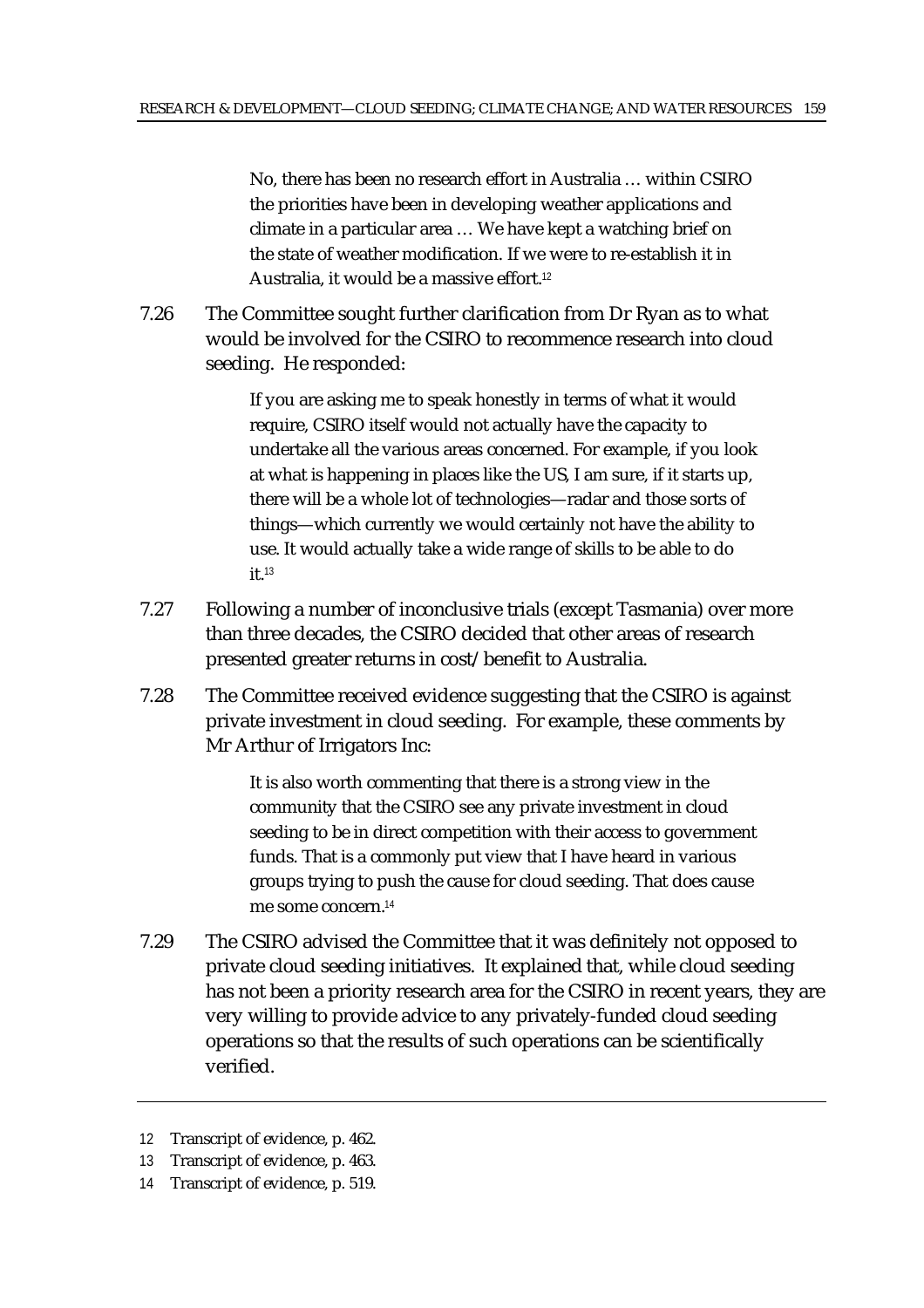## **Review of cloud seeding by American National Academy of Sciences**

- 7.30 At the public hearing on 25 June 2003, the CSIRO's Dr Ryan advised the Committee that the American National Academy of Sciences was undertaking a comprehensive review of cloud seeding, and that the results of that review would be available in a few months.
- 7.31 The committee established by the Academy to conduct the review published its report titled '*Critical Issues in Weather Modification Research'* in October 2003. The review committee concluded:

The Committee concludes that there still is no convincing scientific proof of the efficacy of intentional weather modification efforts. In some instances there are strong indications of induced changes, but this evidence has not been subjected to tests of significance and reproducibility.<sup>15</sup>

- 7.32 Media reports noted the review's conclusion that there is no scientific evidence that cloud seeding works, in spite of the millions of dollars spent around the world on cloud seeding operations. The Canberra Times quoted the President of the National Centre for Atmospheric Research, Colorado, as saying "To some extent weather modification is an act of faith with people. In terms of precipitation on the ground, there's no compelling evidence."<sup>16</sup>
- 7.33 The American National Academy of Sciences review noted that funding for research into weather modification in the USA had fallen from US\$20 million per annum in the late 1970s to less than US\$0.5 million p.a. now.
- 7.34 The review called for a coordinated national research program to, onceand-for-all, determine if cloud seeding works. Such a program would "address the fundamental questions that will lead to credible scientific results … in time, this research will place us in a position to determine whether, how, and to what extent weather and weather systems can be modified."<sup>17</sup>

<sup>15</sup> American National Academy of Sciences website accessed 15 October 2003 http://www.nap.edu/catalog/10829.html?onpi\_topnews\_101303

<sup>16</sup> The Canberra Times, 15 October 2003, '*Millions spent on rainmakers – no evidence that it works'*, p. 15,

<sup>17</sup> American National Academy of Sciences website accessed 15 October 2003 http://www.nap.edu/catalog/10829.html?onpi\_topnews\_101303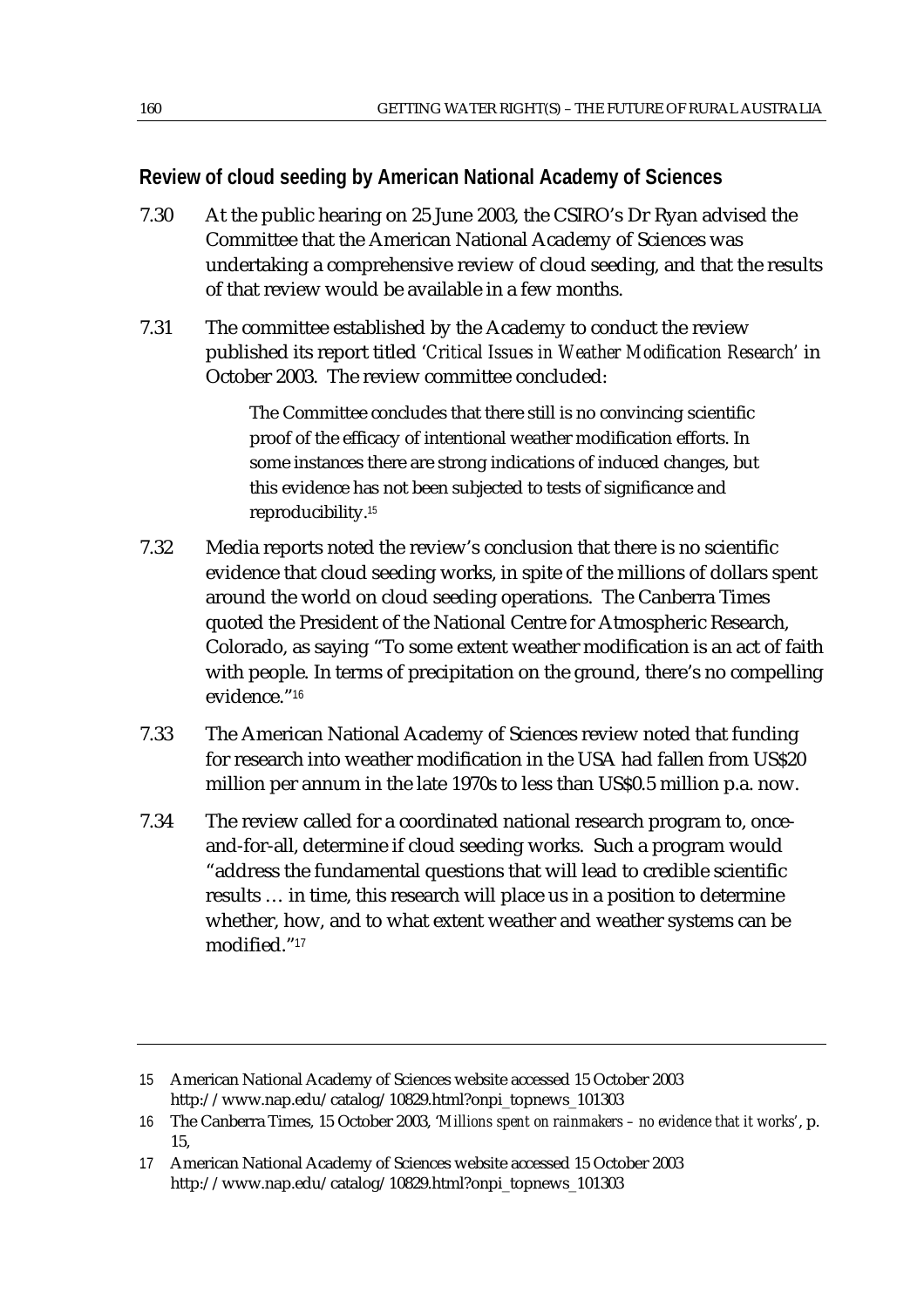## **The Snowy Hydro program**

- 7.35 The Snowy Mountains has been regarded as having relatively good potential for cloud seeding operations. In its submission, Snowy Hydro Limited set out the background to past cloud seeding attempts, and argued that a properly conducted cloud seeding trial should be attempted again.<sup>18</sup>
- 7.36 The CSIRO conducted experiments in the Snowy Mountains from 1955-59. Preliminary results looked promising, but later were regarded as inconclusive because of perceived shortcomings in the design of the experiment.
- 7.37 A study in 1986 and field investigations during the winters of 1988 and 1989 indicated positive prospects, and preliminary plans were made for a more detailed trial. However those plans were shelved due to concerns raised by three groups— by environmental groups concerned about possible impact on wilderness areas of the Kosciuszko National Park; by ski resort operators concerned that the increased precipitation could fall as rain rather than as snow; and by downwind farmers concerned that they could be deprived of rainfall.
- 7.38 Snowy Hydro has identified a long term downward trend in precipitation in the Snowy Mountains region. They believe that cloud seeding provides an economic and viable method to counter that trend. Their submission states:

The estimated increase in runoff from a fully operational program is estimated to be well over 100 gigalitres per year based on a 6% increase. Some of this would flow directly into the River Murray as the snow melted, most would be regulated for release to the River Murray during drier months.<sup>19</sup>

7.39 Representatives of Snowy Hydro appeared before the Committee at a public hearing on 20 August 2003. Mr Terry Charlton, Snowy Hydro's Chief Executive Officer, told the Committee that he was confident that cloud seeding would produce positive results:

> We are looking at a six-year experiment. We do not use the word 'experiment' among ourselves because we know it is going to work. We are very confident of that. But the word 'experiment' is there because we do want to gather data. We do want access to the

<sup>18</sup> Submission no. 55, p. 3.

<sup>19</sup> Submission no. 55, p. 4.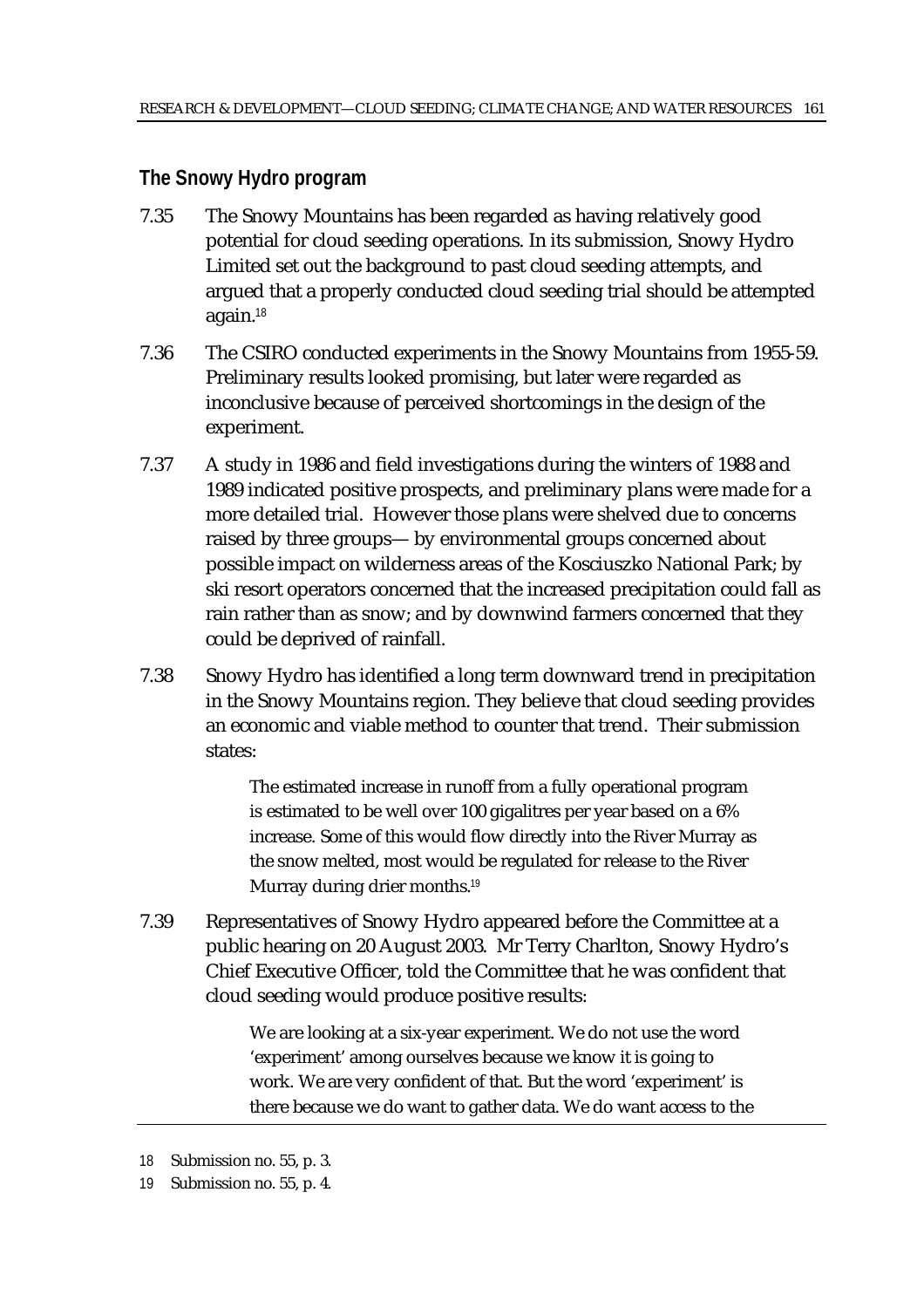park in a way that we can validate the conclusions that we are drawing and the confidence that we have. Clearly the board, after a period of time, is going to want to know that the \$5 million or \$6 million a year has been reasonably well spent.<sup>20</sup>

7.40 In response to a question of whether the benefit of the proposed cloud seeding trial outweighs the cost , Mr Charlton said:

> Yes, it does. That is why we are prepared to do it without asking for any assistance. The bottom line is that we are looking at a minimum of 12 events a year, up to 20. We are looking at an extra 15 centimetres in snow pack, an extra three to five days in fall nothing more than that—which is well within natural variation. We are looking at 100 to 150 gigalitres extra water run-off eventually and available for turbining. That means a revenue of somewhere around \$12 million for the \$5 million that we are prepared to put in.<sup>21</sup>

- 7.41 Snowy Hydro assured the Committee that the cloud seeding program it proposed addressed the three concerns expressed earlier—wilderness areas will be excluded from the program; cloud seeding will only take place when snow can be guaranteed; and studies have confirmed that cloud seeding has a negligible impact on normal precipitation downwind of seeded areas.
- 7.42 On 25 February 2004 the NSW Minister for Agriculture and Fisheries announced that the NSW Government had agreed to Snowy Hydro's cloud seeding plans. Legislation to enable the six-year trial to take place was introduced into NSW State Parliament, and approved on 7 April 2004. The Snowy Hydro cloud seeding program is scheduled to commence in the winter of 2004.
- 7.43 The Committee fully supports the cloud seeding trials by Snowy Hydro. This is potentially a very significant win/win situation—the proposed cloud seeding operations will not be an impost on the taxpayer, and the projected gain of more than 100 GL would be a very significant boost to the River Murray system.

<sup>20</sup> Transcript of evidence, p. 621.

<sup>21</sup> Transcript of evidence, p. 621.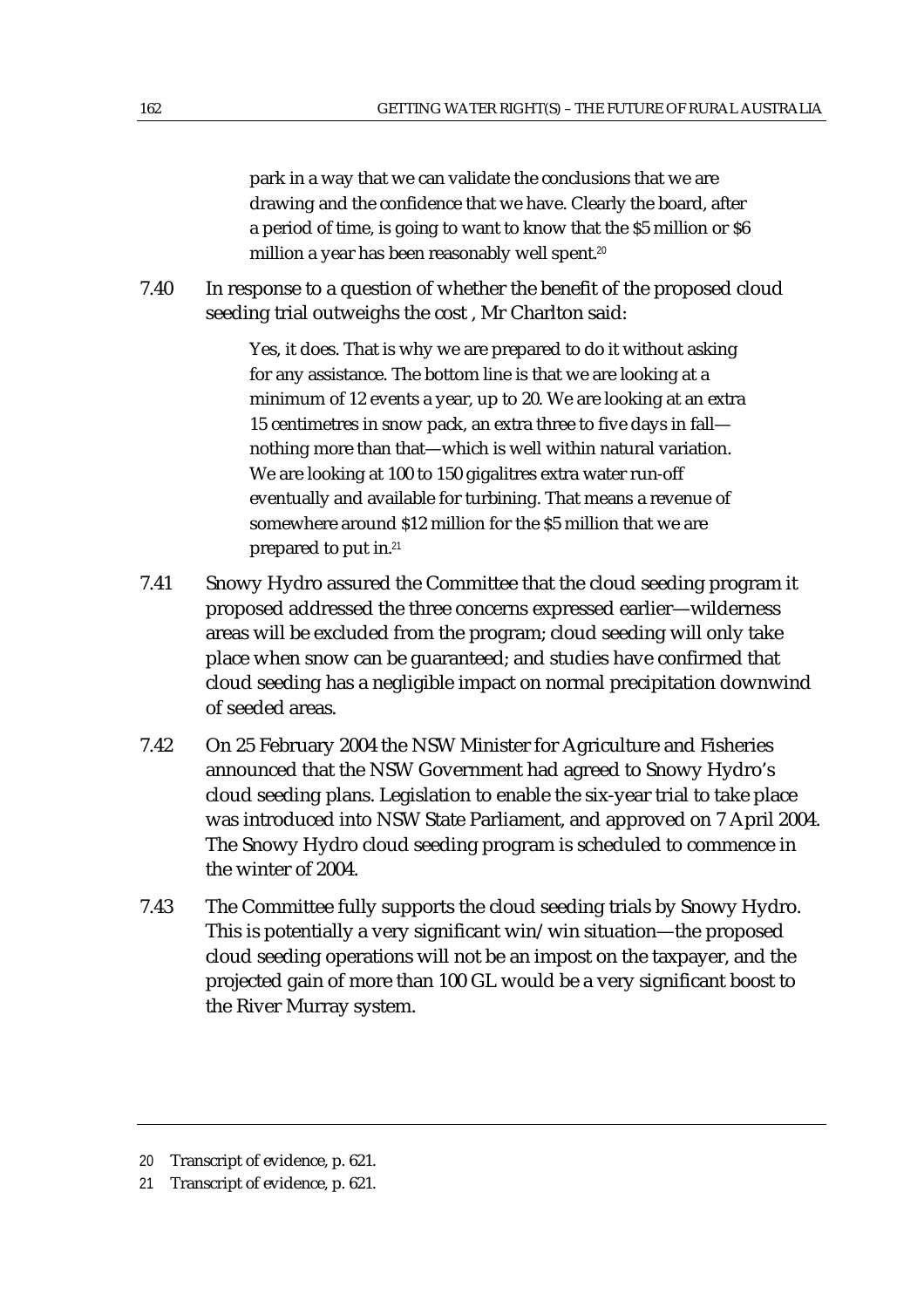- 7.44 Snowy Hydro normally supplies about 550 GL annually to each of the Murray and Murrumbidgee Rivers, so the estimated increase through cloud seeding of 100 – 150 GL represents an overall increase of between 10 percent and 15 percent, which would be of great potential benefit both to environmental flows and to irrigators.<sup>22</sup>
- 7.45 The Committee understands that the CSIRO and the Bureau of Meteorology have both been involved in designing Snowy Hydro's cloud seeding program. These bodies should be closely involved throughout, to ensure that the trial is based on sound scientific principles so that, at the end of the period, the results in changed snowfall can be conclusively proven.

## **Future developments**

7.46 The last 15 years or so have seen significant technical advances in meteorology, in areas such as the use of computers, radar and satellites. The American Academy of Sciences review of cloud seeding described these developments, as follows:

> Despite the lack of scientific proof, the Committee concludes that scientific understanding has progressed on many fronts since the last National Academies' report and that there have been many promising developments and advances. For instance, there have been substantial improvements in the ice-nucleating capabilities of new seeding materials.

Recent experiments using hydroscopic seeding particles in water and ice (mixed-phase) clouds have shown encouraging results, with precipitation increases attributed to increasing the lifetime of the rain-producing systems. There are strong suggestions of positive seeding effects in winter orographic glaciogenic systems (i.e., cloud systems occurring over mountainous terrain).

Satellite imagery has underlined the role of high concentrations of aerosols in influencing clouds, rain, and lightning, thus drawing the issues of intentional and inadvertent weather modification closer together.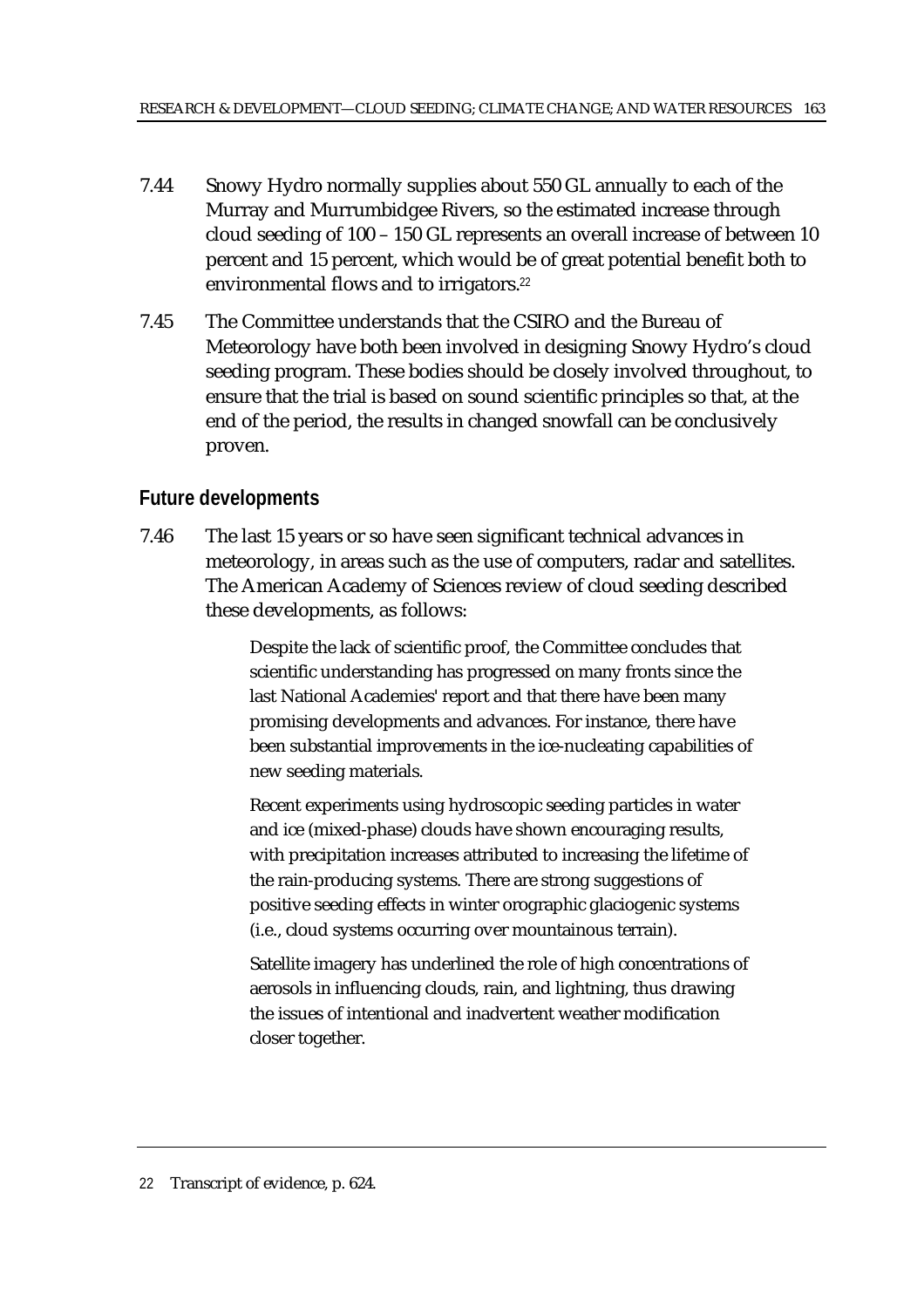This and other recent work has highlighted critical questions about the microphysical processes leading to precipitation, the transport and dispersion of seeding material in the cloud volume, the effects of seeding on the dynamical growth of clouds, and the logistics of translating storm-scale effects into an area-wide precipitation effect.<sup>23</sup>

- 7.47 Water is a vital resource in a dry continent such as Australia, and the Committee feels strongly that all aspects of water availability and use should be continuously explored.
- 7.48 The Committee believes that Australia needs to be at the forefront of researching and verifying the prospects for cloud seeding and that, given the willingness of Snowy Hydro to invest in cloud seeding in the Snowy Mountains region, this would be an opportune time for the Commonwealth Government to revisit this subject. The question is how to do so in the most efficient and effective way?
- 7.49 The submission from the Centre of Dynamical Meteorology and Oceanography (CDMO) of Monash University canvasses the possibility of creating a Cooperative Research Centre (CRC) to coordinate research into cloud seeding. The submission states:

CRCs are designed to have a seven-year lifetime … partnership between industry, universities and government laboratories allows for the research to respect both commercial interests and scientific integrity … Such a proposal would also clearly fall under the government's research priority of sustainability.<sup>24</sup>

- 7.50 The CRC Programme was established in 1990 to improve the effectiveness of Australia's research and development effort. It links researchers with industry to focus R&D efforts on progress towards utilisation and commercialisation. The close interaction between researchers and the users of research is a key feature of the programme.<sup>25</sup>
- 7.51 Following completion of the 2002 selection round, there are 71 CRCs operating in 6 sectors: environment, agriculture, information and communications technology, mining, medical science, and technology and manufacturing.

<sup>23</sup> American Academy of Sciences report '*Critical Issues in Weather Modification Research'*, October 2003.

<sup>24</sup> Submission no. 123, p. 1.

<sup>25</sup> CRC web site www.crc.gov.au accessed on 17 September 2003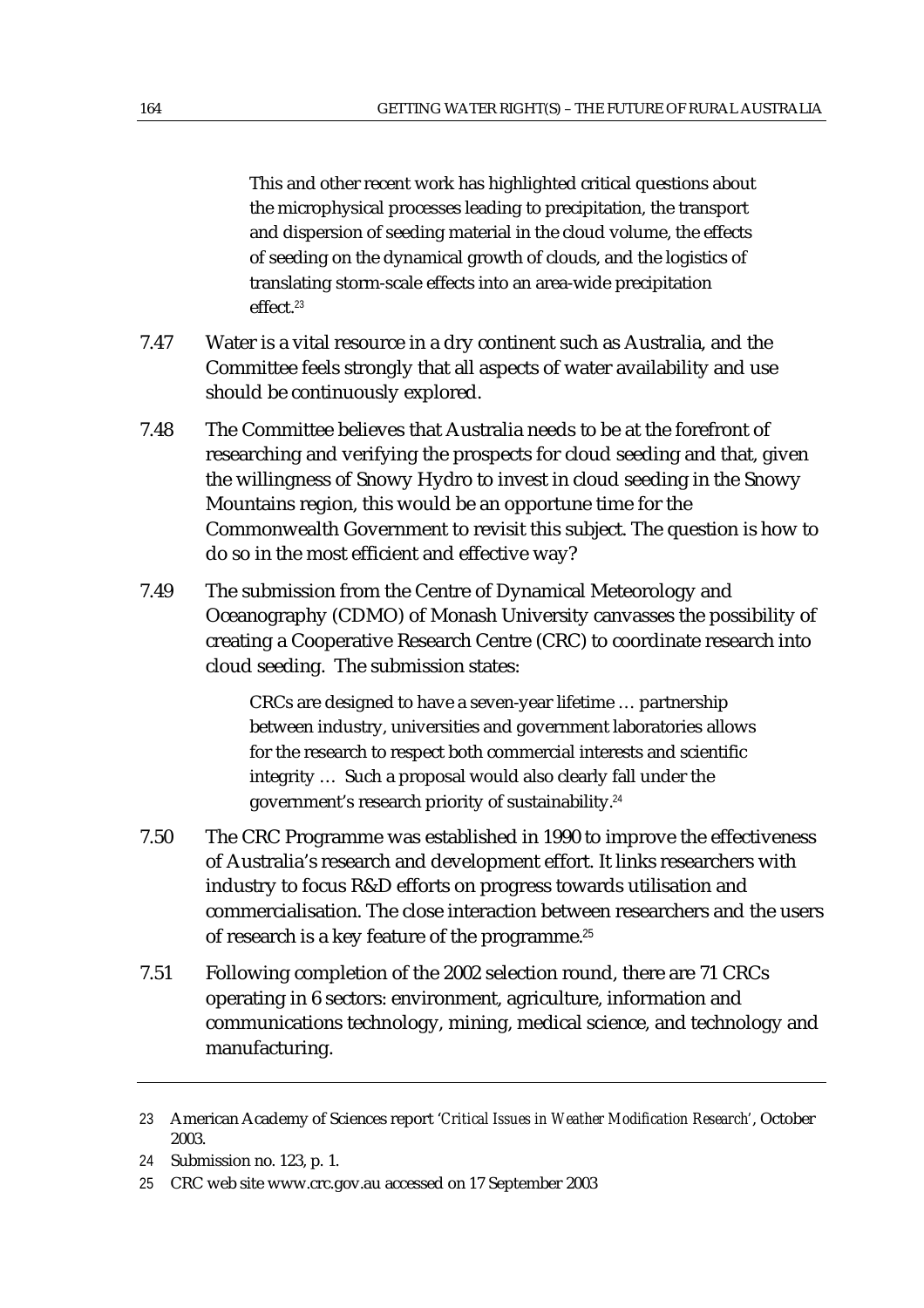- 7.52 Over the past 12 years, participants have committed more than \$7 billion (cash and in-kind) to CRCs. The major contributions have come from— Australian Government (\$1.8 billion), universities (\$1.8 billion), industry (\$1.3 billion), and almost \$1 billion by CSIRO.<sup>26</sup>
- 7.53 The CDMO submission suggests that a CRC into climate modification could investigate the following areas as part of its research program:
	- $\blacksquare$  the feasibility, viability and expense of cloud-seeding programs in the Snowy Mountains and other parts of Australia,
	- $\blacksquare$  the hypothesis that regional pollution has already been affecting precipitation,
	- $\blacksquare$  the potential downwind and secondary effects of cloud seeding,
	- hail suppression and other weather modification techniques,
	- **n** implementation strategies to optimize the operation of the existing program at Hydro Tasmania.<sup>27</sup>
- 7.54 The CSIRO is positively disposed towards the CDMO's suggestion because it would test the real interest in cloud seeding in both the wider scientific community and in the commercial sector. In commenting on the CDMO proposal Dr Ryan said:

I note that one of the submissions to your committee was from Monash University suggesting … a CRC. I think the attraction of that would be that it actually would require hard business sense. To create a CRC, you actually are required to get partners…the CSIRO would be prepared to take part in discussions on such a thing.<sup>28</sup>

7.55 To obtain Commonwealth approval and funding, all CRCs must include private sector participation to ensure that their outcomes have a solid commercial focus. Snowy Hydro indicated its definite interest in such a proposal during the public hearing on 20 August 2003.<sup>29</sup> The Committee believes that Hydro Tasmania could also be interested in participating in such a CRC and possibly other rural and urban water authorities.

<sup>26</sup> CRC web site www.crc.gov.au accessed on 17 September 2003

<sup>27</sup> Submission no. 123, p. 2.

<sup>28</sup> Transcript of evidence, p. 463.

<sup>29</sup> Transcript of evidence, p. 637.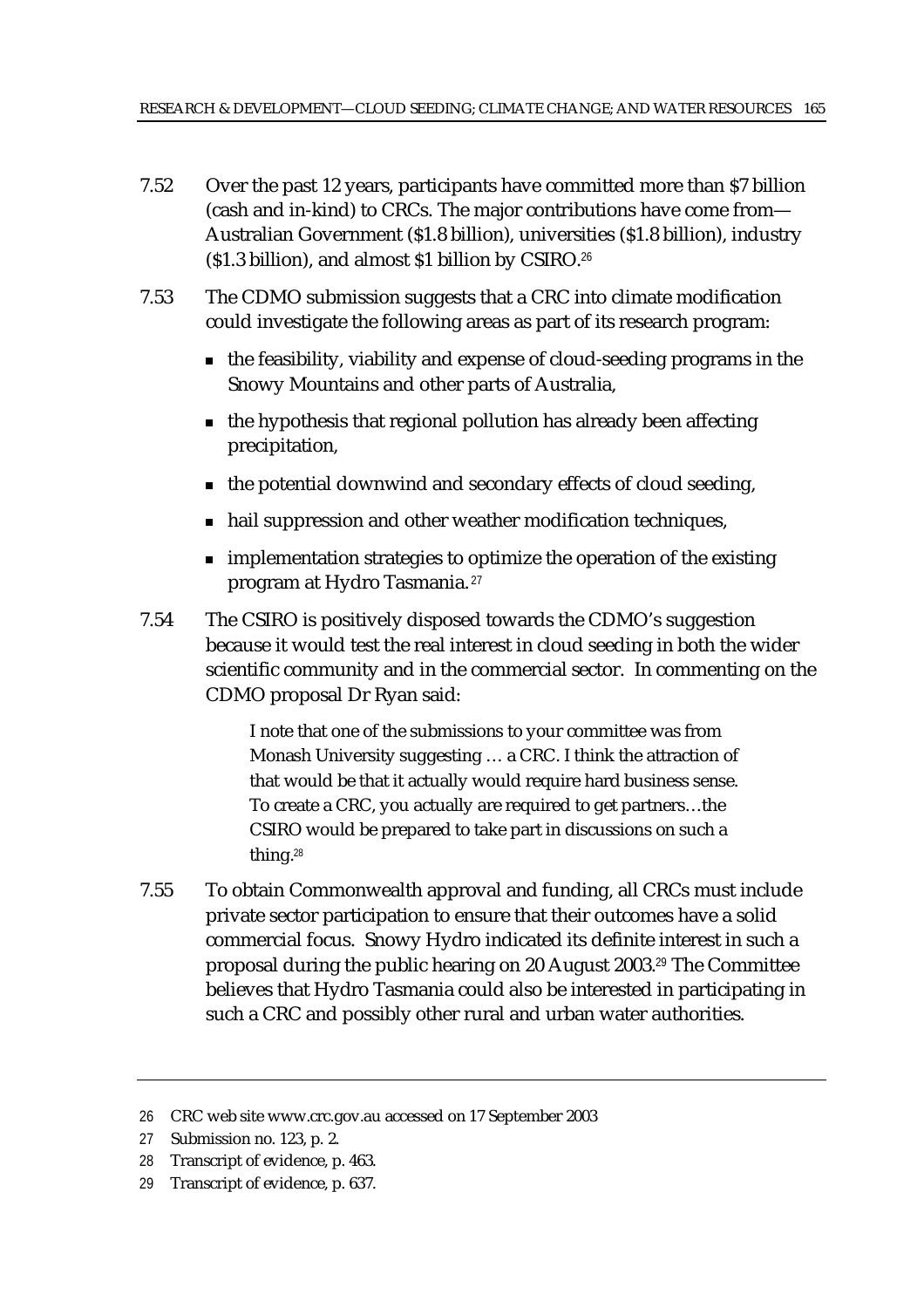7.56 Irrigator groups have expressed strong support for increased research and trials in cloud seeding, although they have stopped short of making firm financial commitments themselves. Mr Arthur, Chairman of Irrigators Inc, told the Committee:

> It was brought up in our submission that Irrigators Inc. would strongly support further investigations on current technology into cloud seeding, particularly when we are looking at the poor yields from our alpine regions recently. We strongly support Snowy Hydro's position to investigate some commercial cloud seeding trials.<sup>30</sup>

- 7.57 So there is a reasonable prospect that appropriate private sector interest could be generated to make a CRC into climate modification a viable proposition.
- 7.58 The CRC program comes under the Minister for Education, Science and Training. Applications for new CRC proposals are called every two years, with the next expected in 2004. The Committee urges all interested stakeholders to join together to put forward a case for a new CRC into climate modification to be considered in this next round of applications.
- 7.59 The Committee's strong view is that Australia needs a well coordinated national research effort on climate issues. Climate is of such fundamental importance across the nation that a separate, specialist CRC focussed on climate issues, and with substantial industry funding, is definitely warranted and should be seen as a national priority.

# **The effect of pollution on precipitation**

7.60 In the context of cloud seeding as a possible generator of additional precipitation, the Committee received a submission from Australian Management Consolidated Pty Ltd (AMC) which claimed to have scientific evidence that pollution in the air is the cause of reduced rainfall in certain parts of Australia. Mr Aron Gingis, Managing Director of AMC, also gave evidence at a public hearing in June 2003.

<sup>30</sup> Transcript of evidence, p. 518.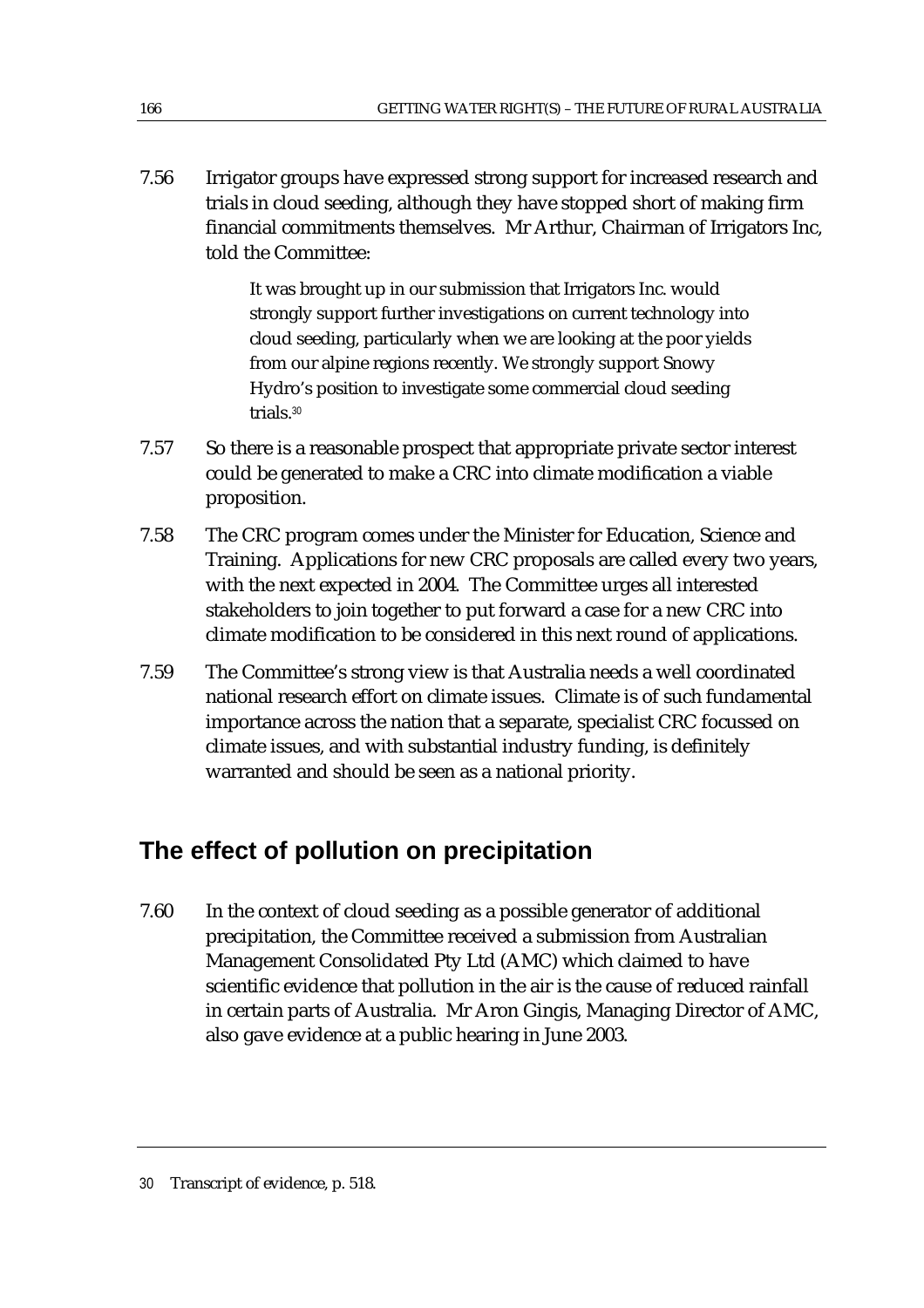- 7.61 AMC's claims are based on methodology developed by Professor D Rosenfeld of the Hebrew University in Israel. Prof. Rosenfeld uses cloud and atmosphere data transmitted by satellites of the joint USA/Japan Tropical Rainfall Measuring Mission.
- 7.62 Prof Rosenfeld's research has found that rain-forming processes in maritime convective clouds and continental convective clouds are sensitive to air pollution, such as urban and industrial pollution, dust, and smoke from fires.<sup>31</sup> AMC believes that pollution reduces precipitation in the Victorian Alps and the Snowy Mountains by 'at least 5,000 GL'.<sup>32</sup>
- 7.63 The AMC submission claims that cloud seeding trials in Israel employing a spray system of concentrated brine have achieved good results, and that similar results could be achieved in Australia. Mr Gingis told the Committee:

In the Hebrew University they have developed a special model, a cloud physics model … We can measure the cloud system when it comes along many hours before it hits the catchment … We can also simulate what cloud seeding material we can apply to these clouds in order to make them of maximum efficiency. We calculate plus or minus 10 per cent how much rainfall they will produce and how much rainfall they will not produce if we do not seed them.<sup>33</sup>

- 7.64 AMC's submission describes the company's approaches since 1999 to the CSIRO, the Bureau of Meteorology, and to various State Governments. None of these agencies have been willing to enter a commercial arrangement with AMC.
- 7.65 Mr Gingis advised the Committee that his company requires a budget allocation to undertake proper research. He mentioned that he had unsuccessfully sought \$400,000 from the Minister for the Environment and Heritage 'to run a specific study over the Snowy Mountains to determine many things, including how much rainfall they are losing'.<sup>34</sup>

<sup>31</sup> Submission no. 113, p. 3.

<sup>32</sup> Submission no. 113, p. 10.

<sup>33</sup> Transcript of evidence, p. 440.

<sup>34</sup> Transcript of evidence, p. 440.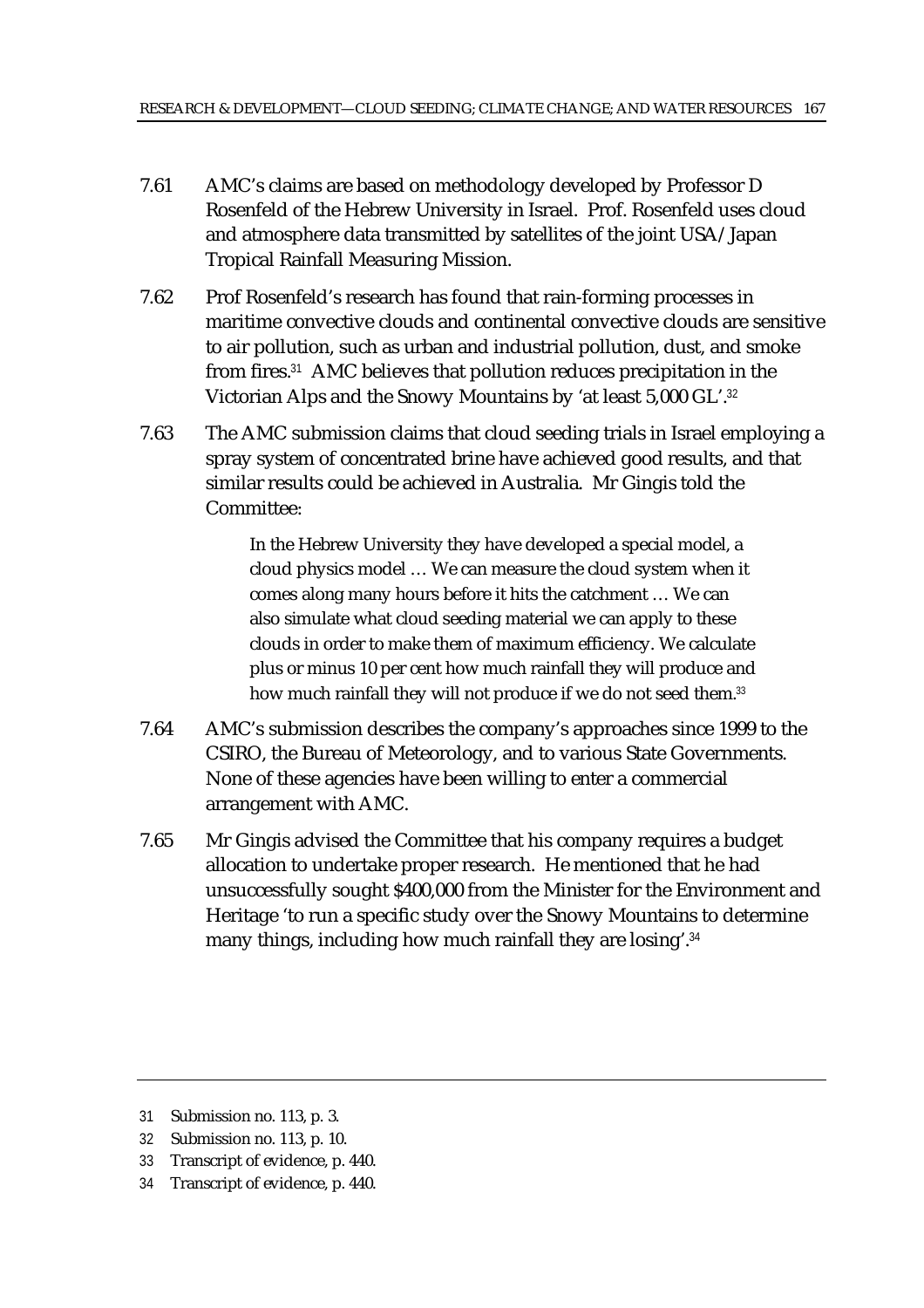7.66 The Committee asked Mr Charlton, Chief Executive Officer of Snowy Hydro, if he would include research into pollution effects in his proposed cloud seeding trial. He replied that such research was outside Snowy Hydro's primary interest. He said:

> I do not know that it is our brief to do that. If somebody wants to assist with some data gathering, that is fine, but I am not sure that we are persuaded by those arguments … What are we going to do about it? We cannot shut down Port Pirie and other places.<sup>35</sup>

7.67 In reply to a question whether Snowy Hydro would be prepared to accommodate other groups wishing to use the proposed cloud seeding trials to research the impact of pollution, Mr Charlton said:

> The data gathering is satellite based anyway. There is no difficulty in having that running in parallel with something we do. There is no problem there. As I said, we talk to Aron regularly. There is no difficulty there.<sup>36</sup>

7.68 The Committee asked the representatives of the Western Australian Department of Environment whether they were aware of the research into the impact of airborne pollution on clouds. Mr Ed Hauck, Manager of Hydrology and Water Resources in the Department of Environment, told the Committee that he was aware of the research taking place, but felt that it was still largely at a theoretical level. He said:

> I am aware of Danny Rosenfeld's work and other meteorologists that are respected throughout the world. Basically, cloud physics and the explanations about the influence of pollution can be appreciated, but the context of some of the science to the local impact is where there has not been a lot of work to date. Most of the work is at a theoretical level. There have been some studies, but in terms of WA, we have not had or participated in any work that is looking directly at aerosol impacts to our rate of run-off.<sup>37</sup>

7.69 The Committee then asked if the Government of Western Australia sees research into the impact of pollution on their rainfall patterns as a priority. In reply Mr Fred Tromp, a Director of the Department of Environment, questioned the applicability of Prof. Rosenfeld's initial research findings to the situation in Western Australia. He indicated that all of the south-

<sup>35</sup> Transcript of evidence, p. 636.

<sup>36</sup> Transcript of evidence, p. 636.

<sup>37</sup> Transcript of evidence, p. 653.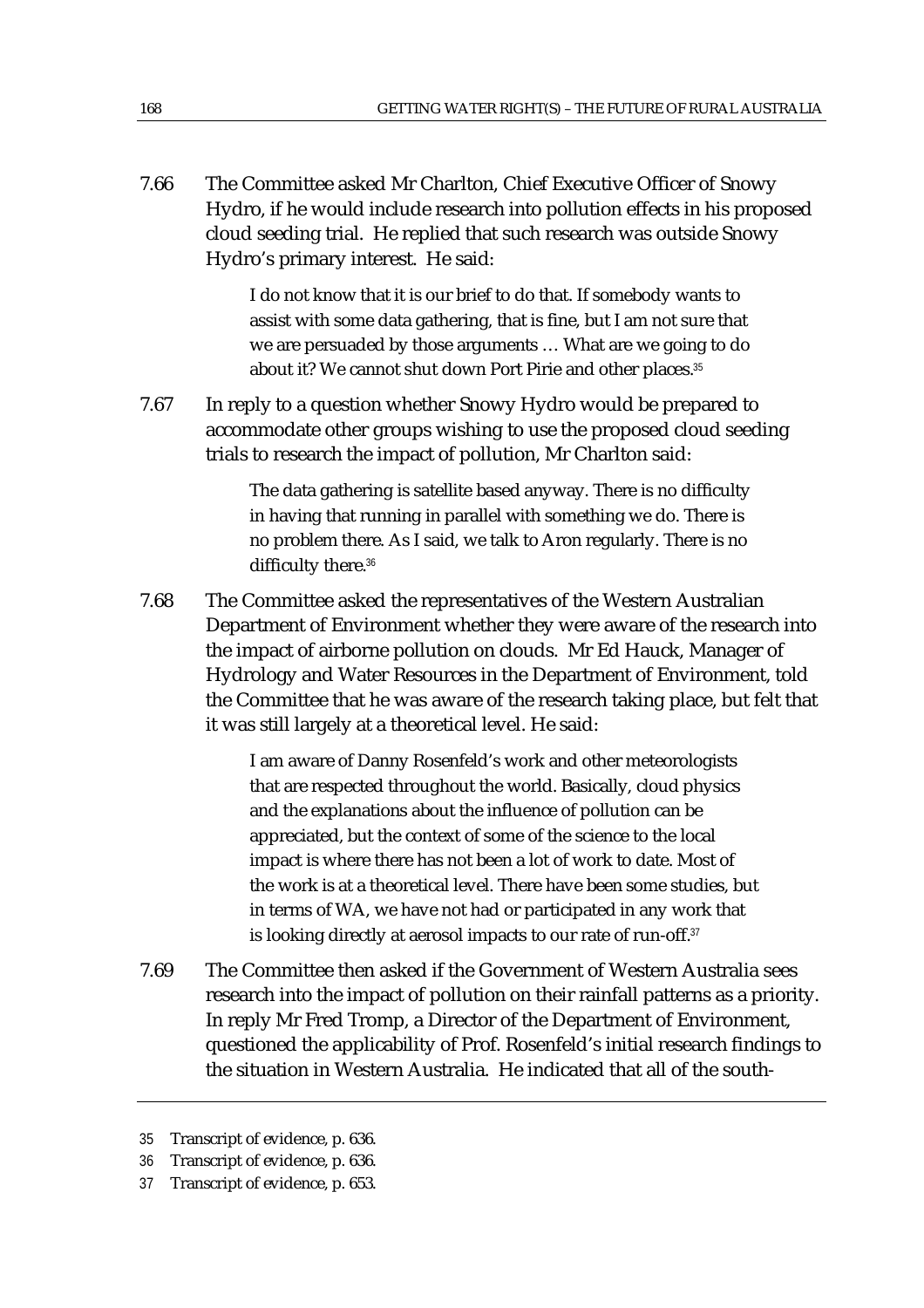western part of Western Australia had suffered from reduced precipitation since the mid-1970s, not just the Perth region which experienced much higher levels of pollution.

7.70 Furthermore, Mr Tromp indicated that the WA Water Corporation did not believe that investing in cloud seeding was worthwhile. He told the Committee:

> Our initial response would be probably not. I will give one or two reasons for that. One is that the reduction in the rainfall pattern that we see superficially, at least in any case in south-western Australia, does not seem to be associated with, for example, a plume of pollution from our industrial or urban areas. If we look at some of our rainfall records in the more southern parts of our State, which are not impacted at all by pollution sources in Perth, we see similar reductions in rainfall. So it is not a matter of the areas which are, if you might say, in a cloud shadow from Perth where the prevailing weather systems which drop rain on to this part of the state occurs. It is actually right across the southern half of the state. So there does not seem to be an immediate link there.

Secondly, the organisation which would probably benefit most from research into that area … would be our Water Corporation, because they have a direct financial interest in increasing water gathering … They do not seem to see the financial rationale in quite the same way as the Snowy Hydro people seem to think that there is a commercial gain to be made there, and they are prepared to put that \$5 million into it.<sup>38</sup>

- 7.71 It is apparent that the CSIRO, the Bureau of Meteorology and various State Governments are not convinced that Prof. Rosenfeld's research warrants financial support from Australian government sources at this stage of its development.
- 7.72 While the Committee was not able to come to a firm conclusion as to the relevance of Prof. Rosenfeld's research to Australia, any high-quality research to do with the possibility of increasing precipitation should be taken seriously. In that sense the Committee urges scientific agencies to monitor future developments in Prof. Rosenfeld's research, and to keep an open mind as to its relevance to circumstances in Australia.

<sup>38</sup> Transcript of evidence, p. 653.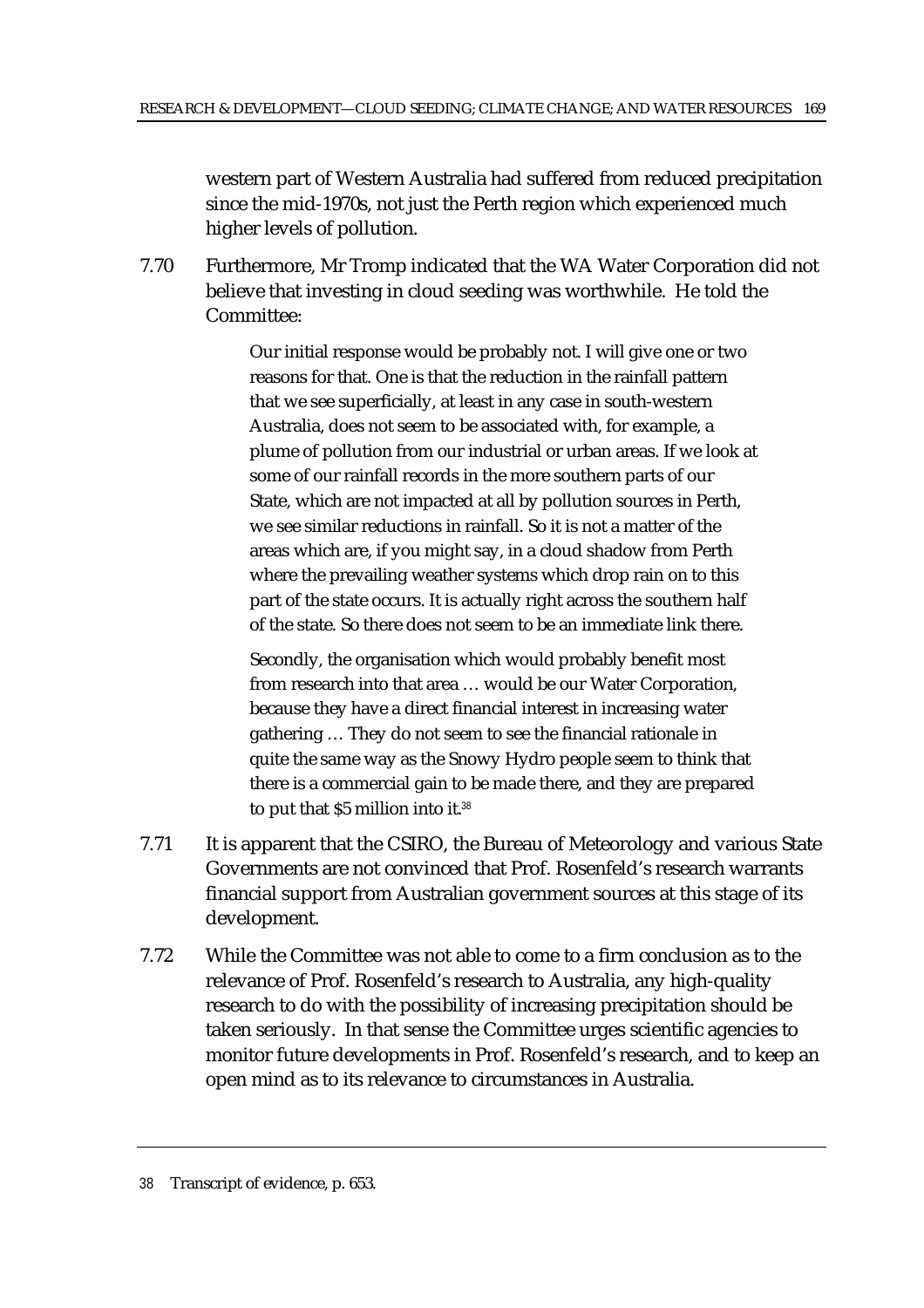# **Climate change and future water availability**

- 7.73 In recent years there has been much debate over climate change, and its possible impact on future water supplies.
- 7.74 The impacts of greenhouse gases on global warming and climate change have been subjects of major international attention over the last two decades. The scientific research in this area is coordinated by the Intergovernmental Panel on Climate Change (IPCC)—the recognised international scientific authority on this subject.
- 7.75 The IPCC has concluded that the balance of evidence suggests that human induced effects are contributing to changes in global climate. <sup>39</sup>
- 7.76 The submission from the Department of Agriculture, Fisheries and Forestry summed up global warming as follows:

An international scientific consensus has emerged that our world is getting warmer. Abundant data demonstrate that global climate has warmed during the past 150 years. The increase in temperature was not constant, but rather consisted of warming and cooling cycles at intervals of several decades. Nonetheless, the long term trend is one of net global warming.<sup>40</sup>

7.77 Mr Campbell of Land & Water Australia told the Committee that he believed that Australia's experience with climate variability would enable us to adjust more easily to climate change. He said:

> … the tools that we are developing to manage climate variability will stand us in very good stead in handling climate change, because the annual variation of our climate is much greater than the projected long-term trends in background change. So other countries are going to have to get used to the degree of climate variability that Australia has been coming to grips with for as long as we have been here.<sup>41</sup>

41 Transcript of evidence, p. 21.

<sup>39</sup> Transcript of evidence, p. 269.

<sup>40</sup> Submission no. 160, Attachment A, p. 4.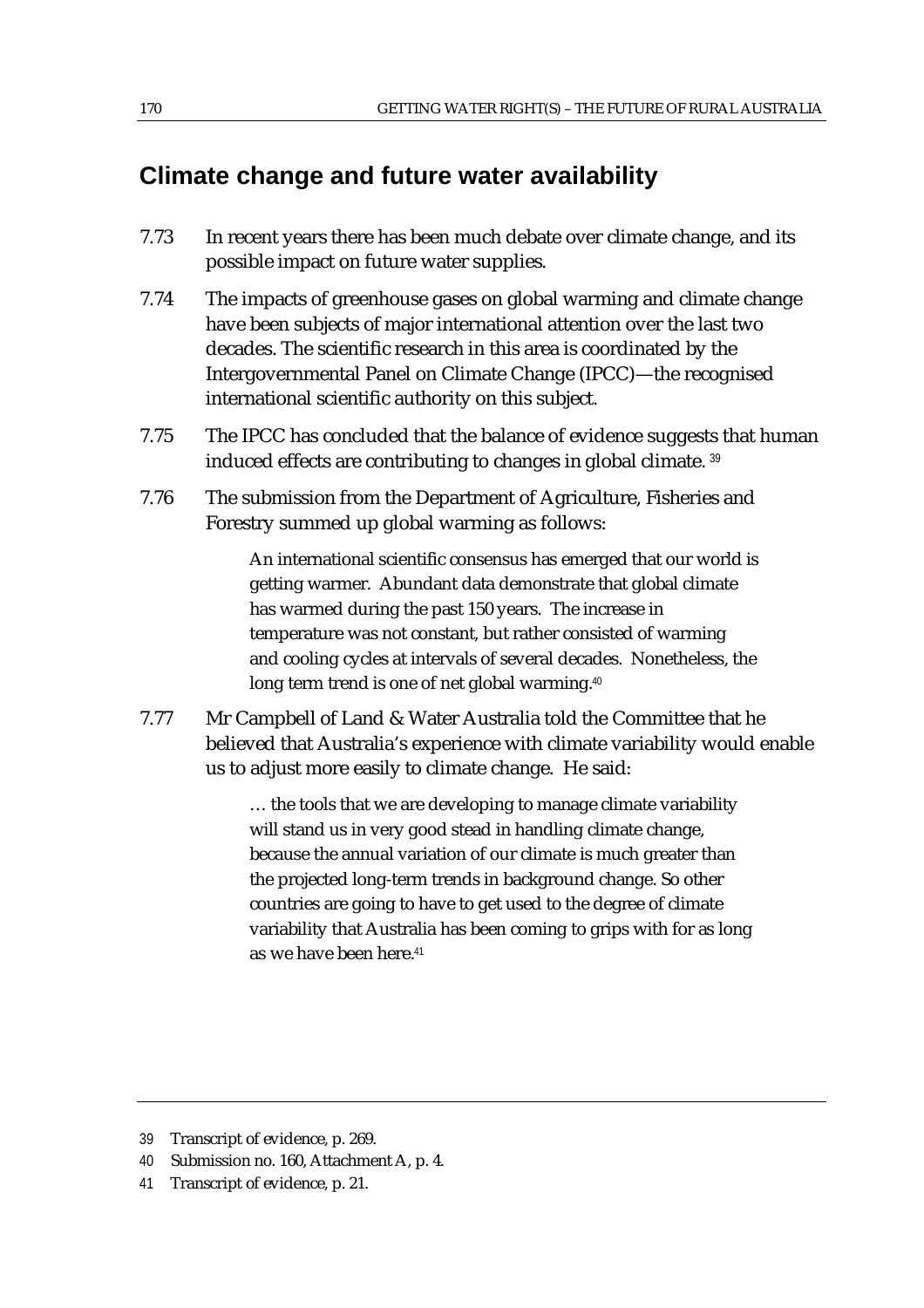## **Climate change predictions for Australia**

- 7.78 In Australia, the CSIRO's Division of Atmospheric Research (CAR) is the leading agency undertaking research into climate change. The section on climate change in the submission from the Department of Environment and Heritage<sup>42</sup> is based largely on a report titled '*Climate change – projections for Australia'* published by CAR in 2001. The following are the key points of that report. <sup>43</sup>
- 7.79 Australian average surface temperature increased by 0.76° C between 1910 and 2000, with average minimas up by 0.96° C and average maximas up by 0.56° C. Most of this increase has occurred since 1950.<sup>44</sup>
- 7.80 Australia's rainfall is highly variable and although there have been regional trends little significant change in the continental-average was observed in the period 1910 – 2000.
- 7.81 Using climate model simulations, CSIRO has estimated future changes in Australian temperature, rainfall and evaporation. The estimates take into account uncertainties associated with the range of future global warming and the range of regional climate model responses. The CSIRO future estimates are:

## *Temperature*

- By 2030, temperatures are estimated to increase  $0.4^{\circ}$  to  $2^{\circ}$ C over most of Australia relative to 1990, with slightly less warming in some coastal areas and Tasmania, and slightly more warming in the northwest.
- By 2070, annual average temperatures increase by  $1^{\circ}$  to  $6^{\circ}$ C over most of Australia with spatial variations similar to those for 2030. Greatest warming occurs in spring and least in winter. In the north-west, most warming occurs in summer.

## *Rainfall*

 Changes in annual average rainfall tend to decrease in the south-west of Australia (–20% to +5% by 2030 and –60% to +10% by 2070), and in parts of the south-east of Australia and Queensland (–10% to +5% by 2030 and –35% to +10% by 2070). Most other areas show negligible changes.

<sup>42</sup> Submission no. 150, p. 6 - 7.

<sup>43</sup> www.dar.csiro.au/pubications/projections2001. Web site accessed 12 September 2003.

<sup>44</sup> 'State of the Environment 2001' report, p. 25.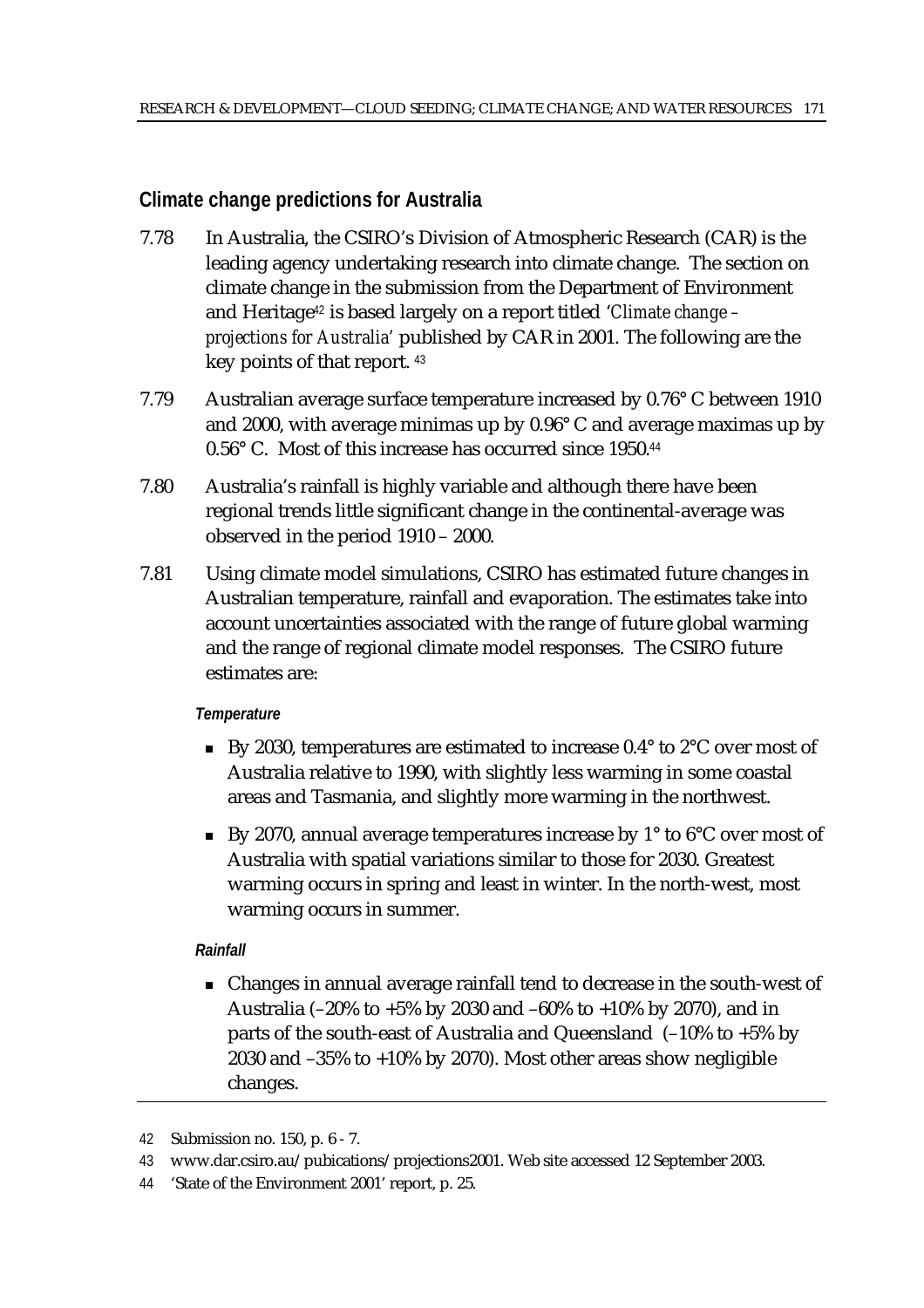#### *Evaporation and moisture balance*

- Higher temperatures are likely to increase evaporation. Annually averaged increases in evaporation are estimated to range from 0 to 8% per degree of global warming over most of Australia, and up to 12% over the eastern highlands and Tasmania. The increases tend to be larger where there is a corresponding decrease in rainfall.
- Net atmospheric moisture balance is the difference between potential evaporation and rainfall. The overall pattern shows decreases in moisture balance on a national basis. Average decreases in annual water balance range from about 40 to 120 mm per degree of global warming. This represents decreases of 15 to 160 mm by 2030 and 40 to 500 mm by 2070.

#### *El Niño and La Niña*

- El Niño and La Niña events have a strong influence on climate variability in many parts of Australia, and this will continue. Climate models do not give a consistent indication of future changes, but the drying associated with El Niños may be enhanced by global warming.
- 7.82 The CSIRO's submission made the following observation on the accuracy of climate change predictions:

Climate change projections (or 'scenarios') are not forecasts. Rather, they constitute a set of plausible futures. The levels of confidence that can be ascribed to these scenarios vary from place to place, and with the size of the region(s) of interest. They also vary with time as new knowledge and greenhouse gas emission projections become available, and the performances of global and regional climate models improve… Uncertainties about future human behaviour and thus greenhouse-gas emissions, and shortcomings in climate modelling are included in the ranges quoted in the CSIRO climate projections on water resources.<sup>45</sup>

7.83 According to the submission from the Department of the Environment and Heritage (DEH), Australia is already experiencing climate change as shown by decreased rainfall in the southwest and southeast regions of the continent in recent decades.<sup>46</sup>

<sup>45</sup> Supplementary submission no. 164, p. 7.

<sup>46</sup> Submission no. 150, p. 2.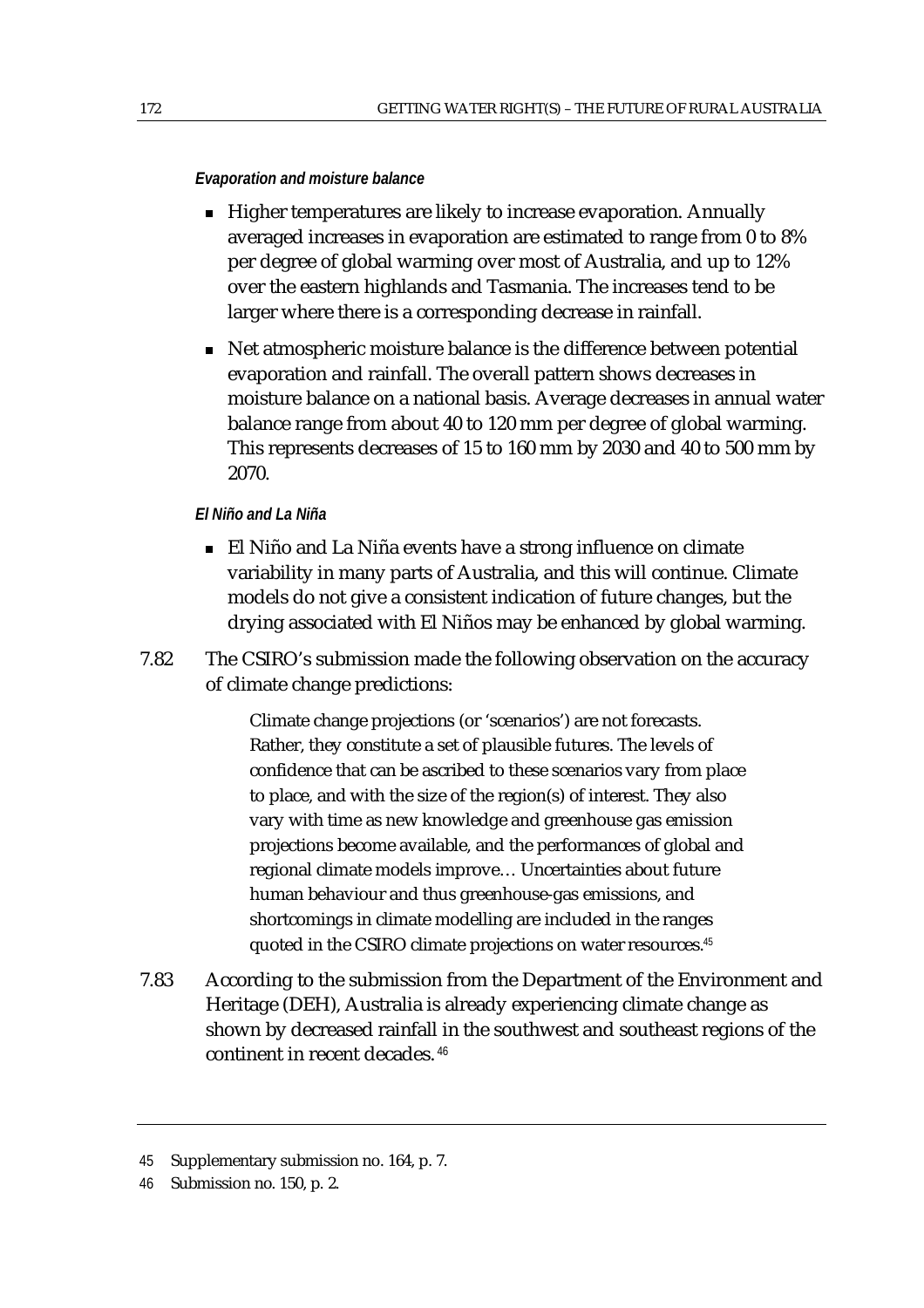- 7.84 Stream flow in southern Australia will probably decrease because of reductions in rainfall and increased evaporation due to higher temperatures. The IPCC Third Assessment Report (2001) estimated that changes in stream flow in the east-central Murray-Darling Basin will range from 0 to  $-20\%$  in 2030 and  $+5$  to  $-45\%$  in 2070.<sup>47</sup>
- 7.85 Dam storages are also likely to be reduced due to climate change. Modelling of the Macquarie River catchment in the Murray-Darling Basin indicates decreases in stream flow into the Burrendong Dam, the main storage in the catchment. The estimated simulated decreases in storage in Burrendong Dam range from about 0 to –15% in 2030 and 0 to –35% in 2070.<sup>48</sup>
- 7.86 The DEH submission argues that future water assessment and management should allow for the likely effects of climate change. It states:

The trends within climate change are irreversible, and this will induce increasing pressure on Australia's water resources … Climate change, and the increase in climate variability that accompanies climate change, must be taken into account in the development of policies, especially where these policies may relate to the competing demands for the allocation of water between agricultural, environmental, and urban uses.<sup>49</sup>

<sup>47</sup> Submission no. 150, p. 7 quoting IPCC *Climate Change 2001: Third Assessment Report*, and CSIRO Supplementary Submission no. 164, p. 7.

<sup>48</sup> Submission no. 150,p. 7 quoting from a report commissioned in 1998 by the Australian Greenhouse Office: *Climate change scenarios and managing the scarce water resources of the Macquarie River*.

<sup>49</sup> Submission no. 150, p. 7.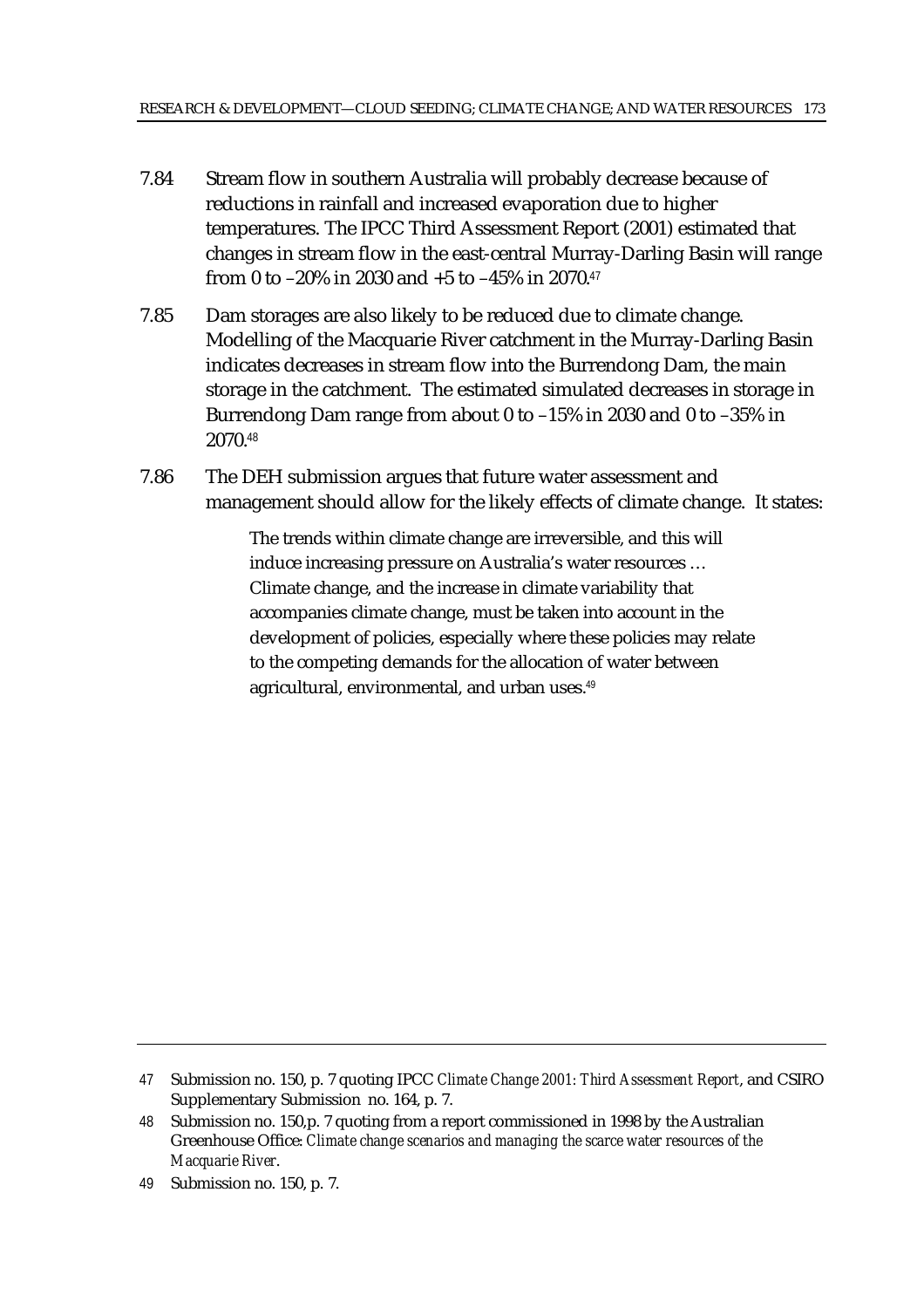## **Recent changes in Western Australia**

7.87 The Committee received evidence that Perth's dams have experienced a significant decrease in in-flow since the mid-1970's. The following figure shows the change:



**Figure 7.1 Inflow into Perth dams, 1911 – 2002.** 

*Source Provided by the Western Australian Department of Environment, November 2003.* 

- 7.88 The figure shows that the average annual inflows for the sixty years before 1975 was 338 GL per annum, which dropped to an average of 164 GL p.a. for the period 1975 to 2001. A third period of low in-flows may have started in 1997, with in-flows since then averaging 115 GL p.a. (1997 – 120.8 GL; 1998 – 112 GL; 1999 – 160.5 GL; 2000 – 174.5 GL; 2001 – 40 GL; 2002 – 88 GL). Notably, no inflows since 1975 have reached even the average of the previous sixty years.
- 7.89 Ninety five percent of Perth's surface water storage capacity is located within 80 kilometres of the city.
- 7.90 The Committee asked the representatives of the Western Australian Department of Environment, Mr Tromp and Mr Hauck, what had caused this very significant change since the mid-1970s.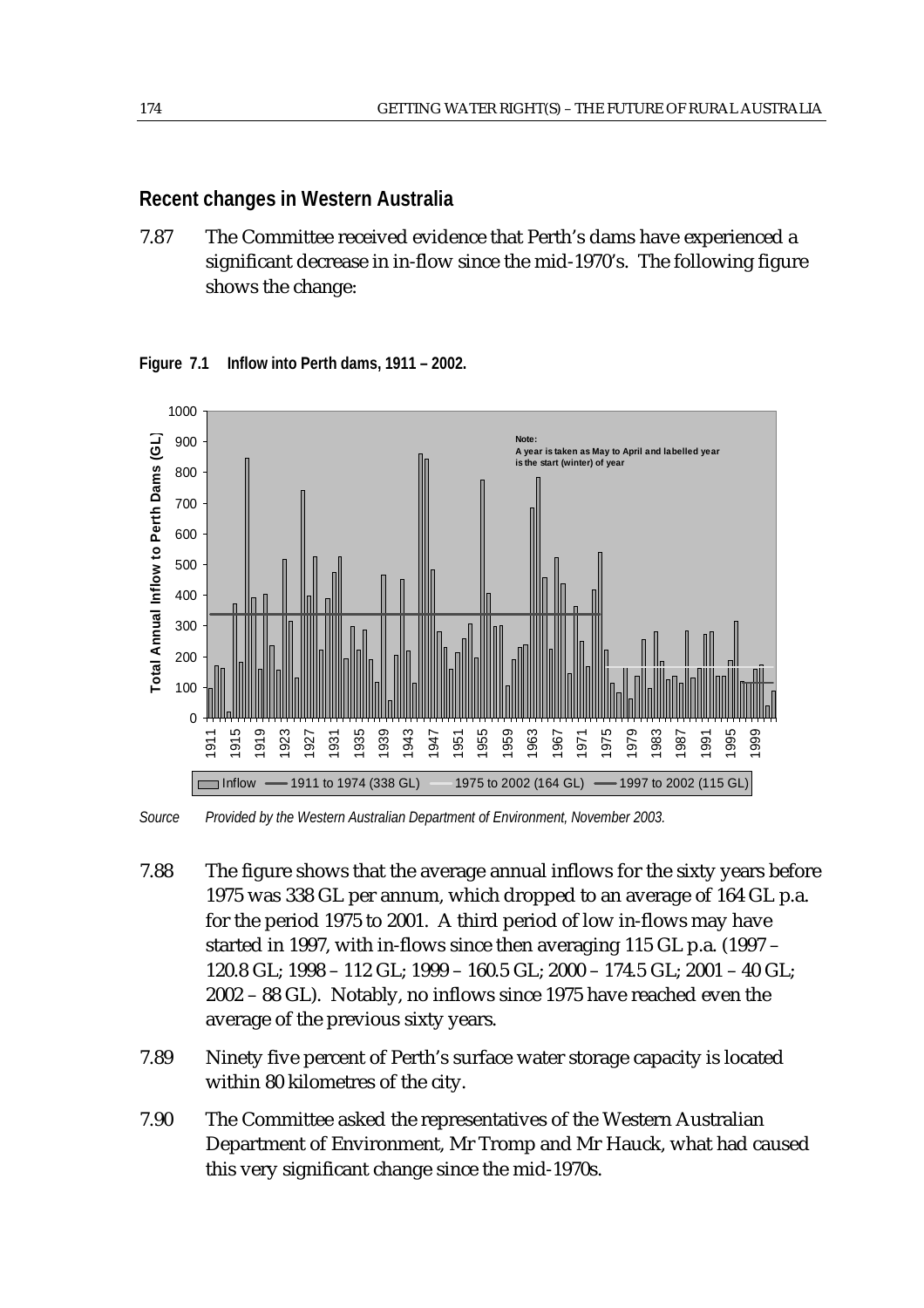7.91 Mr Tromp said that the definitive cause of the sharp decrease in in-flows since 1975 was still being debated. He said that a new research program, the Indian Ocean Climate Initiative, is investigating the reasons for the change. He also informed the Committee that the trend of decreasing inflows was continuing. He said:

> The figure that I guess concerns us even more is that for the period of 1997 to the year 2002, that average yield figure had in fact dropped to 115 gigalitres, so we are still seeing a declining trend there. We do not see anything kicking up yet to give us an indication that we may be at the end of that cycle.<sup>50</sup>

7.92 Mr Hauck described the changed weather patterns in the following terms:

The change that was observed in the mid-1970s was very much across the globe in terms of observed changes in sea level pressures. The causal factors behind that are still very much debated in the world meteorological community, but various factors have been studied. In the Western Australian context, it can be best thought of in terms of synoptic patterns. The highs from the west tend to stick in the Bight for longer and persist longer throughout the season. So there is a tendency for warmer and drier air to flow across the continent. What we are seeing is a delay or a diminishing of early winter rainfalls, which results in an extension of the dry summer period, versus the previous situation where cold frontal systems were much more prominent.<sup>51</sup>

- 7.93 Mr Hauck pointed out that dam in-flow is the result not only of rainfall, but also of catchment management practices such as vegetation and mining. The Committee agrees with this observation. It is likely that reafforestation in Perth's catchment area, together with reduced precipitation, have been the major contributors to the reduction in dam inflow. The figures reported above in paragraph 7.88 seem not to take this into account. The change in inflow must be seen in the context of the revegetation of the catchments.
- 7.94 The Committee is very concerned at the dramatic fall in Perth's dam inflow since the mid-1970s, and urges that every effort be made to determine the causes for this change.

<sup>50</sup> Transcript of evidence, p. 652.

<sup>51</sup> Transcript of evidence, p. 652.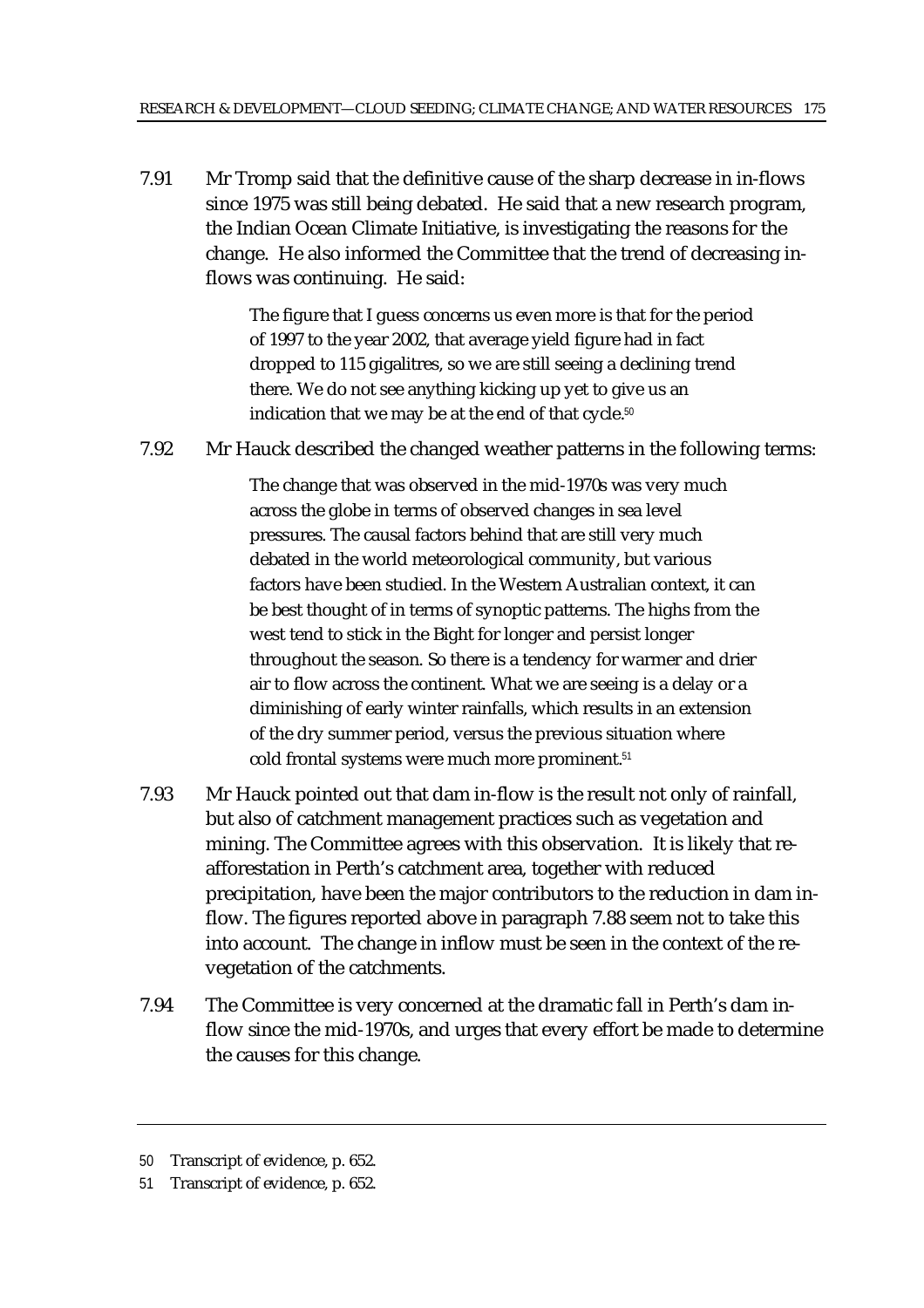# **Research into climate and climate change**

- 7.95 Climate research in Australia is undertaken primarily by the Bureau of Meteorology; the CSIRO; some Cooperative Research Centres; the Bureau of Resource Sciences; and the Queensland Centre for Climate Applications. Selected universities, other government agencies, and the private sector also undertake some research.
- 7.96 In the past there was little communication between climatologists, meteorologists and oceanographers. For example, the oceanographers first identified water temperature changes in the Pacific Ocean early in the twentieth century, but it was only in the 1980s that the connection with climate was made, and the El Nino-Southern Oscillation became an important component of climate prediction modelling.
- 7.97 In recent years the Bureau and the CSIRO have made an effort to better coordinate their plans for atmospheric and related research, and to identify joint research activities and areas of collaboration at the project level.
- 7.98 This collaboration occurs within the framework of a formally agreed division of responsibility. The Bureau has primary responsibility for research in support of its own operations and services, and for liaison with the World Meteorological Organization (WMO) in relation to relevant research in Australia. The CSIRO's research focuses on the atmospheric and ocean environments, and on the multidisciplinary interfaces, which link climate variability and change to specific sector and industry-related impacts and responses. <sup>52</sup>
- 7.99 A supplementary submission from the CSIRO explained that their new 'Climate Initiative' integrates climate research across thirteen Divisions. Furthermore, the impact of climate on Australian water resources is a central theme in the Healthy Country Flagship, which has as its overarching objective a 10 fold increase in social, economic and environmental benefits from water use by 2025.<sup>53</sup>

<sup>52</sup> Bureau of Meteorology 2001-02 Annual Report, p. 58.

<sup>53</sup> Supplementary submission no. 164, p. 6.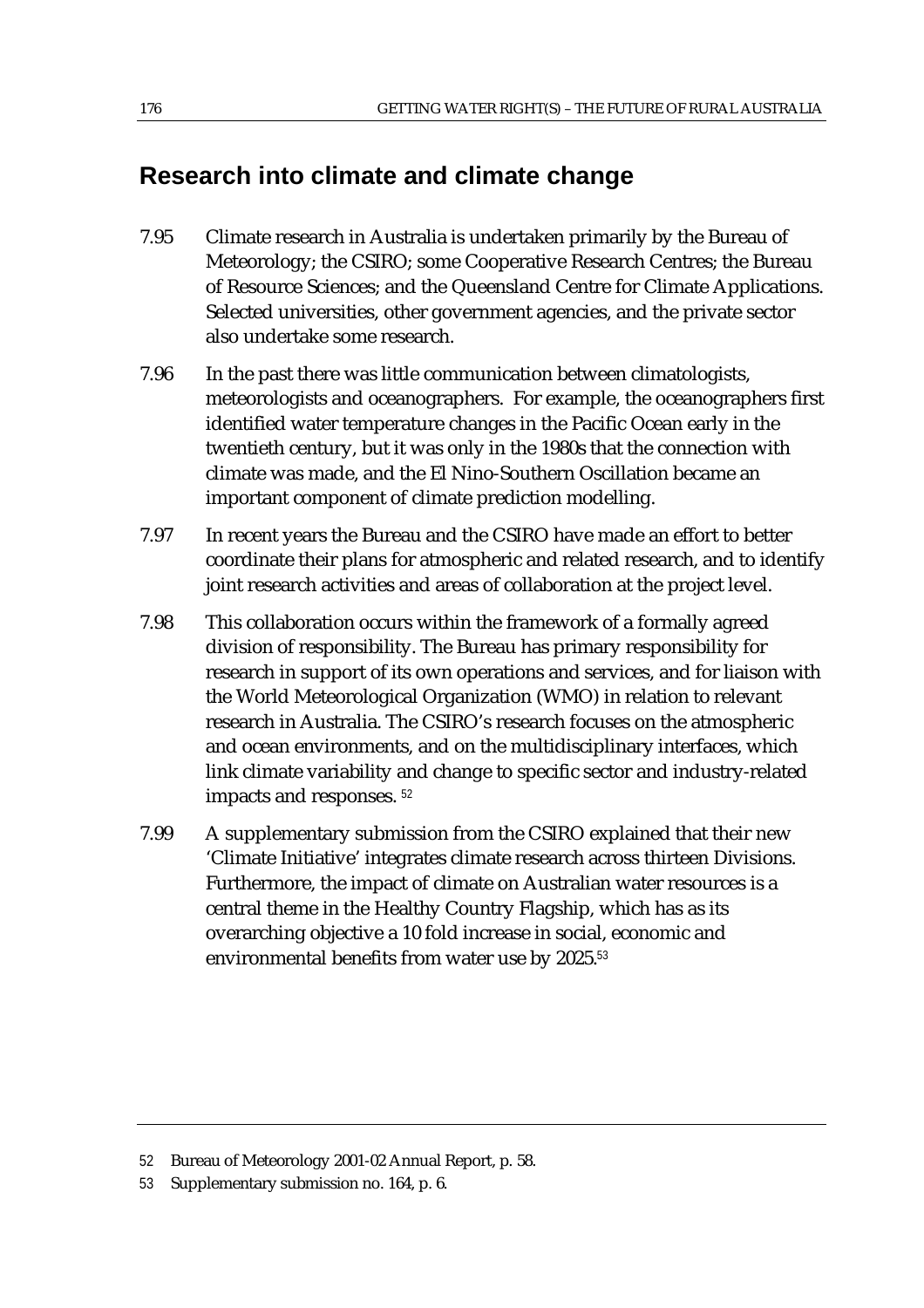7.100 Regarding the funds involved, the CSIRO submission indicated that:

The current CSIRO investment in climate research … is estimated to be about \$40 million, while the initial CSIRO investment in the Healthy Country Flagship is of the order of \$16 million in the current financial year.<sup>54</sup>

- 7.101 Examples of the different types of research undertaken are:
	- Pure research: Based on the advances in understanding of the El Niño Southern Oscillation phenomena over the last two decades, research is being carried out on the development of techniques to predict climate variations on seasonal and longer time scales. To date there is not yet a clear indication of the intrinsic predictability of climate; i.e. the extent to which climate can be predicted at these time scales.
	- Strategic research: the development of numerical models and associated software that use the joint Bureau-CSIRO supercomputer to simulate and predict the state of the atmosphere and ocean.
	- Applied research: the Australian Air Quality Forecasting System (AAQFS), a collaborative project between the BMRC, CSIRO and the Environment Protection Authorities (EPAs) of Victoria and New South Wales provides detailed forecasts of air quality for the Melbourne and Sydney metropolitan regions. 55

## **Land and Water Australia**

- 7.102 One of the key programs funded by Land and Water Australia (LWA)<sup>56</sup> was the Climate Variability in Agriculture Program (CVAP) which concluded in 2002. The Rainman and Rainman-streamflow software programs were major outcomes of funding provided under the CVAP.
- 7.103 The submission from the Department of Agriculture, Fisheries and Forestry provides the following background in respect to CVAP:

The major vehicle for collaborative climate research for land management between the Commonwealth and external agencies for the last 10 years has been the Climate Variability in Agriculture Program (CVAP). For much of its history, CVAP has concentrated on developing and communicating better seasonal forecasts and

56 More background on Land and Water Australia is provided in paras 7.122 – 7.125.

<sup>54</sup> Supplementary submission no. 164, p. 6.

<sup>55</sup> Bureau of Meteorology 2001-02 Annual Report, p. 61 - 63.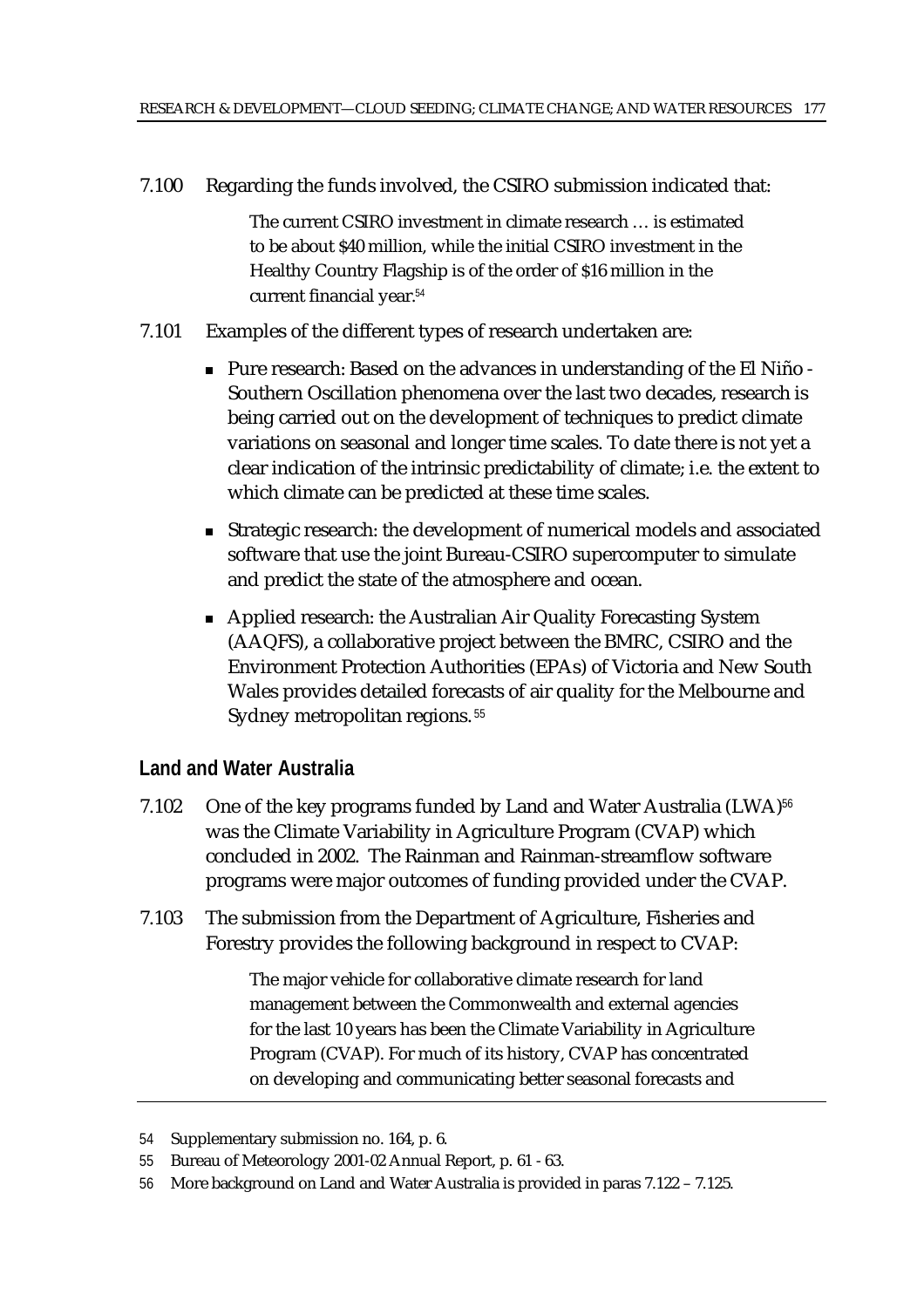has been instrumental in changing the 'mental map' of climate for many Australians. More recently, it has broadened its focus into managing stream flow variability.<sup>57</sup>

- 7.104 LWA's Board has decided to establish a new climate research program called Managing Climate Variability Program (MCVP). Negotiations with potential partners are taking place, with the expectation that MCVP will be launched in mid-2004.
- 7.105 One of the likely areas of operation of MCVP is to improve the accuracy of seasonal forecasts, which would be of great benefit to farmers.
- 7.106 At this stage the MCVP's prospective partners have agreed to contribute a total of \$4.5 million over four years. Prospective partners include LWA, the Department of Agriculture, Fisheries and Forestry, the Grains, Sugar, and Dairy Research and Development Corporations, and possibly the Wool and Livestock marketing bodies.
- 7.107 The Committee is concerned at the limited funding which LWA has available under MCVP for applied research into climate issues. These are major areas of interest, which impact on a large portion of the Australian economy. The benefits from solutions are potentially enormous and these matters deserve to be treated seriously. The Committee believes that LWA should be provided with significantly increased funding to devote to applied climate research.

## **Scientific gaps**

- 7.108 During 2002 the Australian Greenhouse Office commissioned a review of the current research program into climate change. The review identified several gaps—including the science to underpin understanding of climate change impacts, and the detection and attribution of climate change. It also noted that funding for the program, in real terms, had declined significantly over the past decade.<sup>58</sup>
- 7.109 Mr Rod Lehmann, President of the Australian Water Association, made the following observation to the Committee on the paucity of research into climate change in Australia:

Chris Davis and I went to the World Water Forum in Kyoto earlier this year and it was apparent that quite a lot of work has been done internationally on climate change. We have not seen much

<sup>57</sup> Submission no. 160, p. 9.

<sup>58</sup> Submission no. 150, p.8.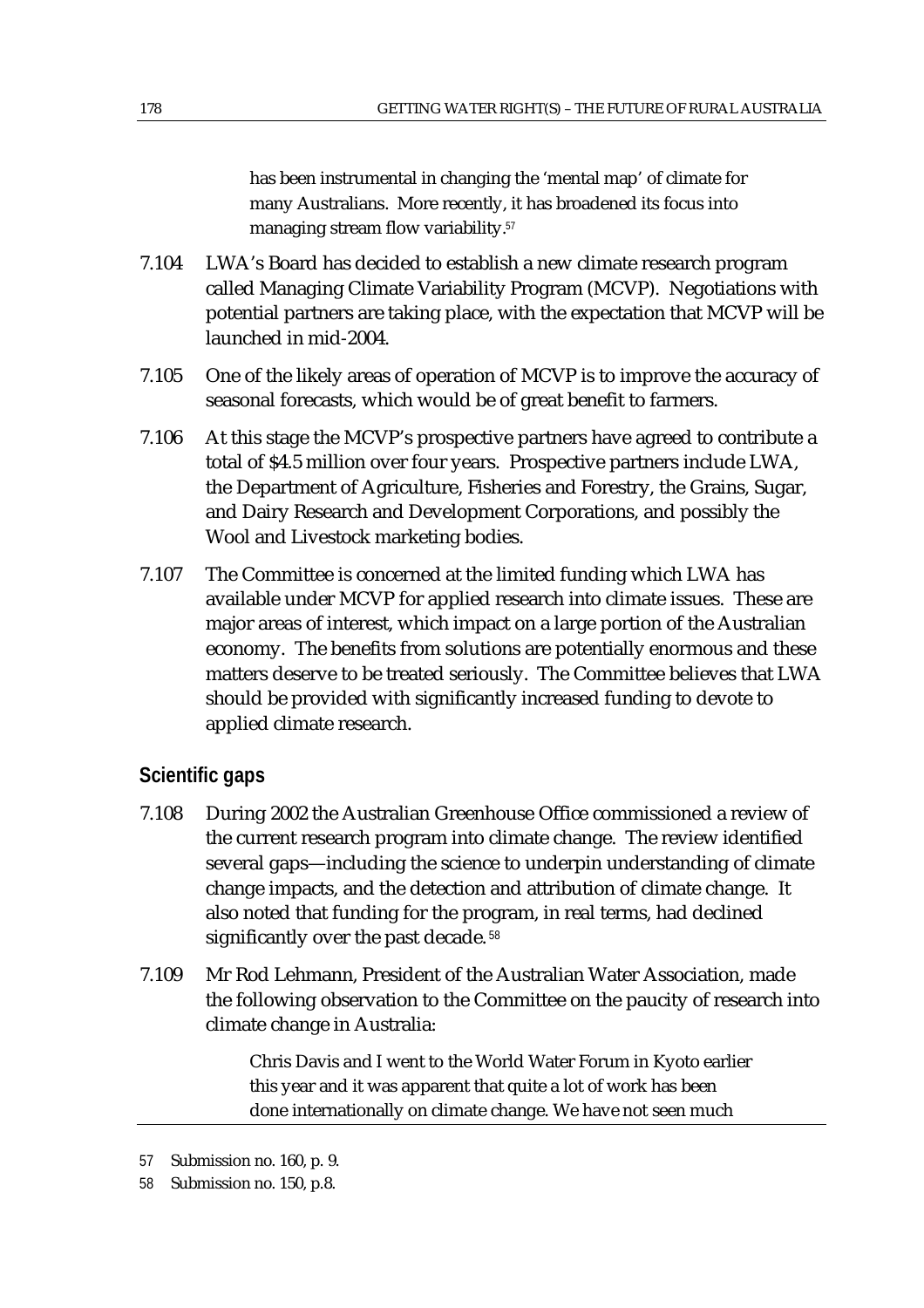happening in Australia in that regard … We think that will particularly affect certain rural areas ... I think the planning has not been done to look at how we are going to manage climate change and I think we should be investing substantial funds to get on top of this problem.<sup>59</sup>

7.110 The submission from the Department of Environment and Heritage also advocates increased research into climate change. It made the following comment on this subject:

> Current climate change models provide a reasonable understanding of the directions of climate change and, in broad terms, some understanding of the possible impacts of climate change on Australia's water resources. Additional precision in climate models at regional levels across Australia, however, would greatly strengthen our capacity to develop the required policies for the supply and management of water resources for Australia's rural industries and communities.<sup>60</sup>

7.111 The Irrigation Association of Australia (IAA), being concerned about future water availability, presented a strong argument that research into climate change should be a priority. It said:

> The IAA believes greater investment in R&D on climatic forecasting is required. Funding and coordination of the best information available on climate change projections and the likely impacts of changed rainfall patterns and catchment yields is required urgently.

> The potential effects of climate change have the ability to overwhelm all other reforms and initiatives aimed at improving water resource management in Australia. Reductions in allocations for irrigation, or indeed any other use, due to increased environmental flows and increased domestic use have the potential to be insignificant compared to reductions in available water due to climate change.

> Similarly, even a 20% reduction in water used for irrigation through achievable improvements in efficiency of irrigation systems and management could be more than offset by reduced or unreliable precipitation due to climate change.<sup>61</sup>

61 Submission no. 28, p. 8.

<sup>59</sup> Transcript of evidence, p. 542.

<sup>60</sup> Submission no. 150, p. 8.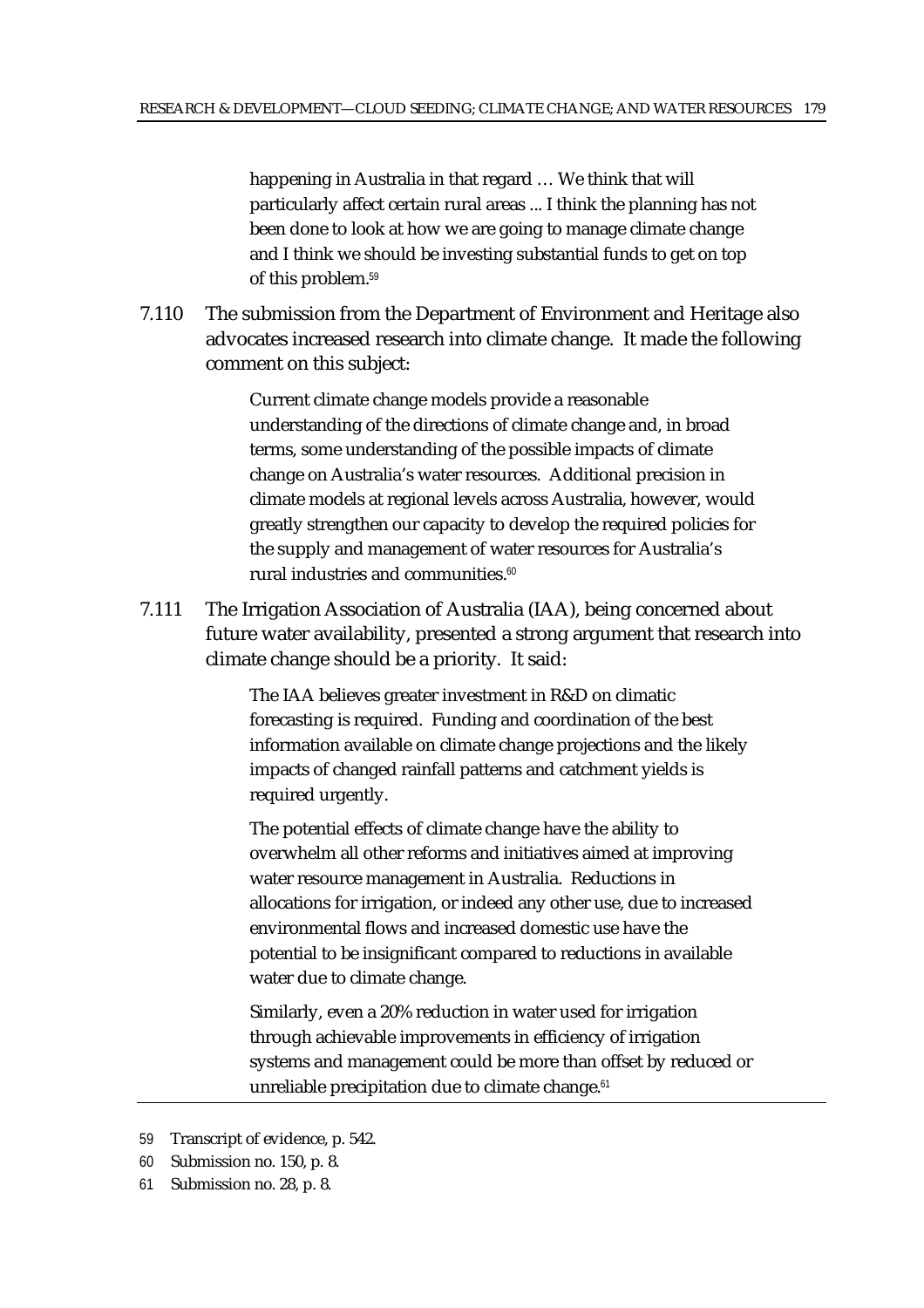7.112 The submission from Hydro Tasmania also supported research into climate change. It noted:

> The ability to predict climate change effects will be extremely useful, even if the predictive tools could only provide order of magnitude changes then this would be beneficial. There is a need to undertake more analysis of the climate change effect on all regions in Australia … a stronger Commonwealth Government initiative is imperative to ensure more knowledge is available on climate change in Australia. <sup>62</sup>

- 7.113 The submission from the Queensland Farmers' Federation advocated a national 'planning for climate change initiative', of which research would be an integral part.<sup>63</sup>
- 7.114 The Committee believes that climate change, with its potential to severely impact on the future availability of water, should be a priority area for national research. Better understanding by water managers of the impact of climate change on future water supplies will greatly assist policy making. There is still much to be learnt in this field and increased research funding should be provided so that modelling techniques can continue to be developed.

## **Recommendation 29**

- 7.115 **The Committee recommends that the Commonwealth Government:** 
	- **recognises research into climate issues, including climate change and its potential impact on future water supplies, as a national research priority; and**
	- **encourages relevant research, academic and private sector bodies to develop an application to form a Cooperative Research Centre on Climate, with a key focus on climate modification.**

<sup>62</sup> Submission no. 40, p. 14.

<sup>63</sup> Submission no. 116, p. 19.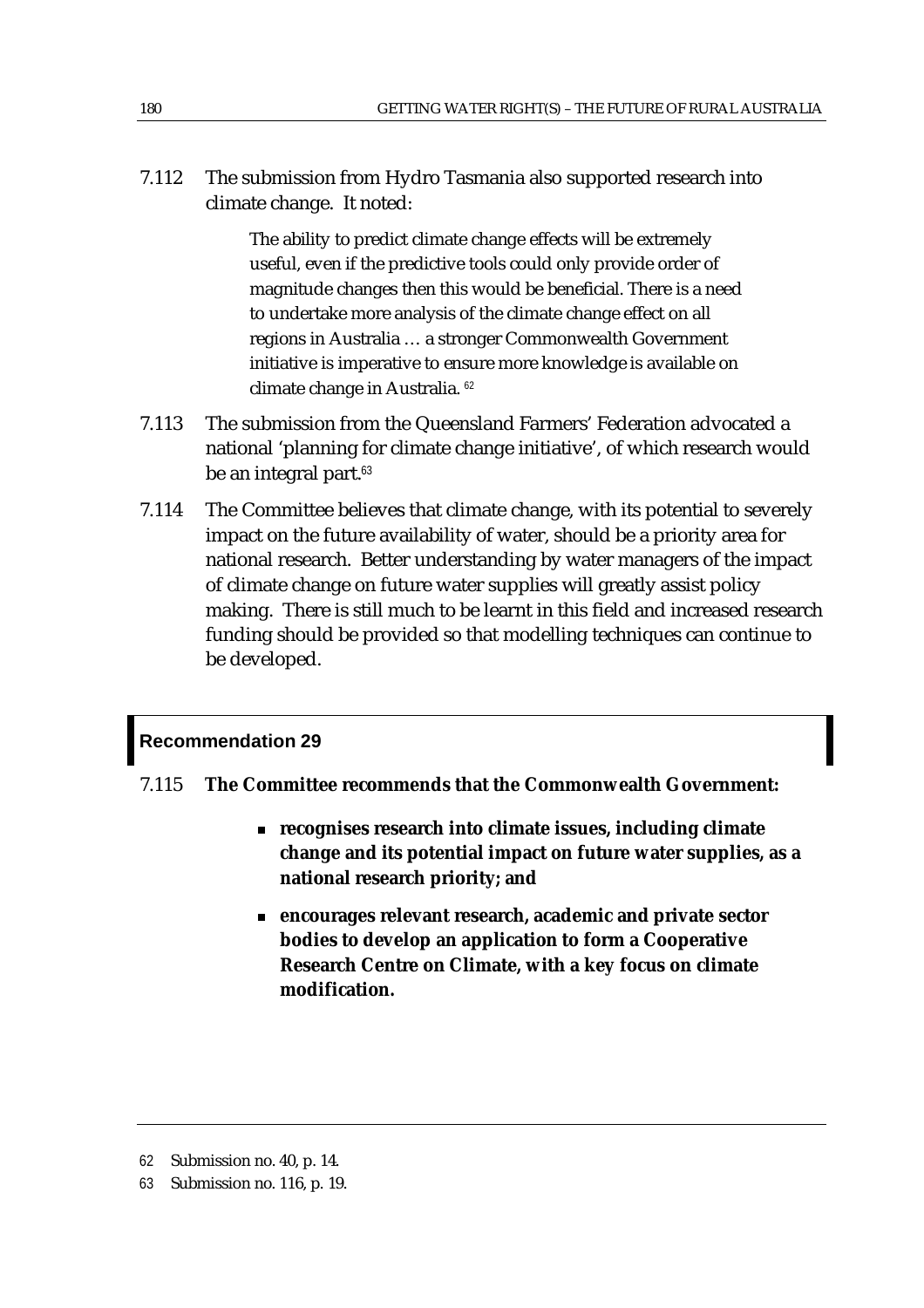7.116 Whilst the Committee supports increased research into climate issues, it notes that the result of such research is likely to have limited impact on greenhouse-induced climate change unless there are also substantial initiatives to enhance the role and contribution of renewable energy sources.

# **Research into water resource management**

- 7.117 While most of the evidence received by the Committee on future research requirements related to research into climate issues—as specified in the terms of reference—the Committee also received evidence on Australia's overall research effort into water resource management.
- 7.118 In December 2002 the Prime Minister announced four national research priorities. Water is described as a critical resource under the first priority '*An environmentally sustainable Australia*'. The goal set for water research reads:

Ways of using less water in agriculture and other industries, providing increased protection of rivers and groundwater and the re-use of urban and industrial waste waters.<sup>64</sup>

- 7.119 All the evidence received by the Committee supported the Commonwealth's role as the key funder and provider of research in Australia. Submissions and evidence taken in public hearings all encouraged the Commonwealth to continue to take responsibility for research into all facets of natural resource management, including climate issues.
- 7.120 The submission from the Department of Agriculture, Fisheries and Forestry noted the Commonwealth's significant contribution to research into water issues. The submission said:

The Commonwealth makes substantial investments in improving the science that supports the management of our water resources. This investment is made directly through the:

- Commonwealth Bureau of Meteorology;
- **CSIRO Division of Atmospheric Research;**

<sup>64</sup> Department of Education, Science and Training website accessed on September 2003 http://www.dest.gov.au/priorities/environmentally\_sustainable.htm#1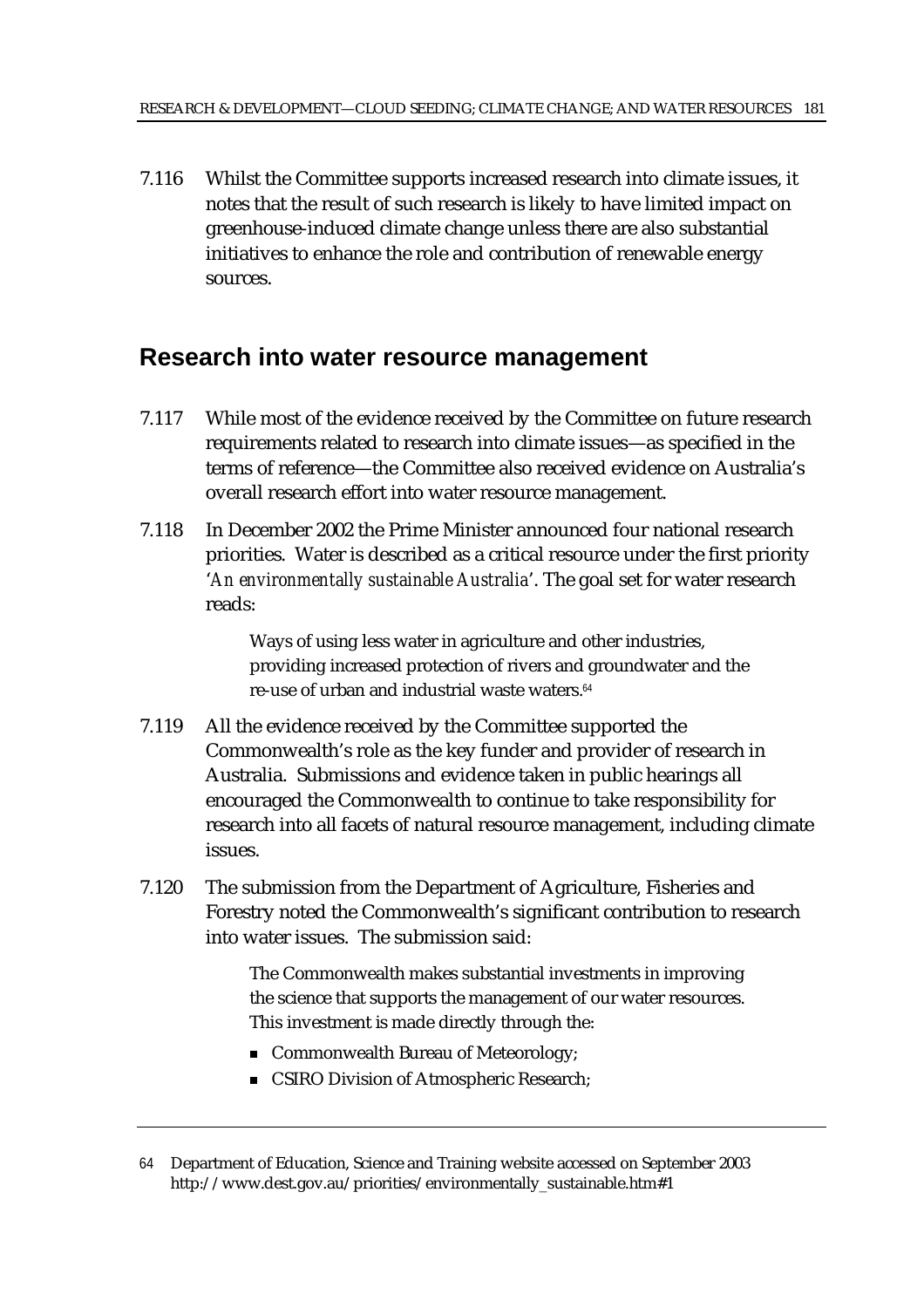- Australian Research Council through the Cooperative Research Centres, including the recently announced CRC for Irrigation Futures;
- Natural Heritage Trust;
- Agriculture Forestry and Fisheries Australia through the Bureau of Rural Science and the Research and Development Corporations; and
- Land and Water Australia.<sup>65</sup>
- 7.121 Dr Blackmore of the MDBC told the Committee that in the past Australia's research effort has been focussed on commodity research, at the expense of other areas such as river ecology. He said:

This nation has a very thin knowledge base of ecology. We have invested most of our money in commodity research, because that is what was driving us economically, and we still do that. It dominates grains, meat and so on … the Commonwealth, for example, has 13 R&D corporations. Twelve of them are commodity focused and one of them is on landscapes—Land and Water Australia—the only one that invests solely in how landscapes behave and the ecology you are after. So we are starting a long way back in having universities and institutions with people who think this way and try to understand it.<sup>66</sup>

- 7.122 Land and Water Australia (LWA, formerly known as the Land and Water Resources Research & Development Corporation), was established in July 1991 as one of 13 rural research and development corporations under the Primary Industries and Energy Research and Development Act 1989.
- 7.123 LWA relies on budget appropriations for its funding. Its funding has increased only marginally since its establishment—from \$11.1 million in 1991-02 to \$11.9 million in 2002-03. It is the only R&D Corporation which does not receive supplementary funding through industry levies.
- 7.124 LWA funds research on issues related to land, water and vegetation. For management purposes, its programs are divided into five broad research areas—sustainable primary industries; river landscapes; vegetation; future landscapes; and activities which cut across two or more of the other four areas. The Climate Variability in Agriculture Program was administered under the 'sustainable primary industries' program area.

<sup>65</sup> Submission no. 160, p. 9.

<sup>66</sup> Transcript of evidence, p. 409.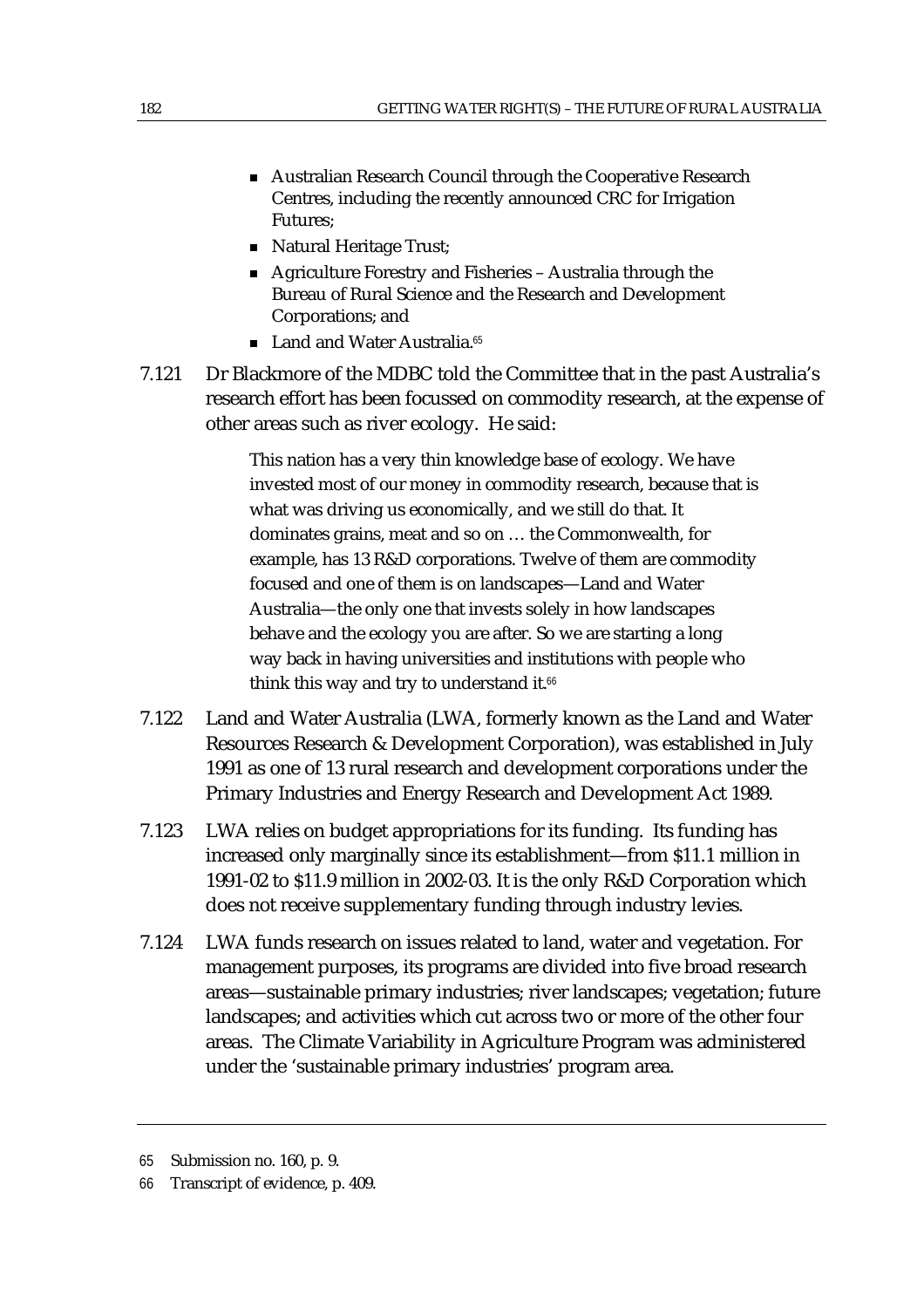7.125 LWA identifies potential research programs, and then approaches other agencies to become partners in the program, either by providing additional funding or contributions 'in kind'. A key objective for LWA is that the research undertaken is of an applied nature, and that findings are implemented. Mr Campbell of LWA advised the Committee:

> I should make clear to the committee that Land and Water Australia does not actually do any research … We are an R&D corporation that invests in, manages and coordinates research, but we buy it from CSIRO and universities—wherever we find the best science …We like to work as much as possible in partnership with industry in delivering those programs because we believe that, for research to be any good, it has to be adopted, and that requires good linkages with the end users of the R&D.<sup>67</sup>

- 7.126 There are six water-related Cooperative Research Centres (CRCs) which deal with complementary aspects of the water cycle. They are:
	- CRC for Catchment Hydrology deals with runoff from land to rivers and streams,
	- CRC for Freshwater Ecology focuses on the ecological environment of rivers and lakes,
	- CRC for Drinking Water Quality looks at water treatment and related public health aspects,
	- CRC for Waste Management and Pollution Control considers the return of wastewater to the environment,
	- CRC for Coastal Zone, Estuarine and Waterway Management specialises in the effective management and ecological health of coastal areas.
	- CRC for Irrigation Futures, whose goals are to double the profitability and halve the water use of Australian irrigation, while defining sustainable irrigation areas and practices.
- 7.127 Furthermore, water issues are of interest to a large number of the ruralindustry focussed CRCs such as the CRCs for Cotton; Sheep Industry; Cattle and Beef Quality; Innovative Dairy Products; Sustainable Production Forestry; Sustainable Rice Production; Sustainable Sugar Production; and Viticulture.

<sup>67</sup> Transcript of evidence, p. 21.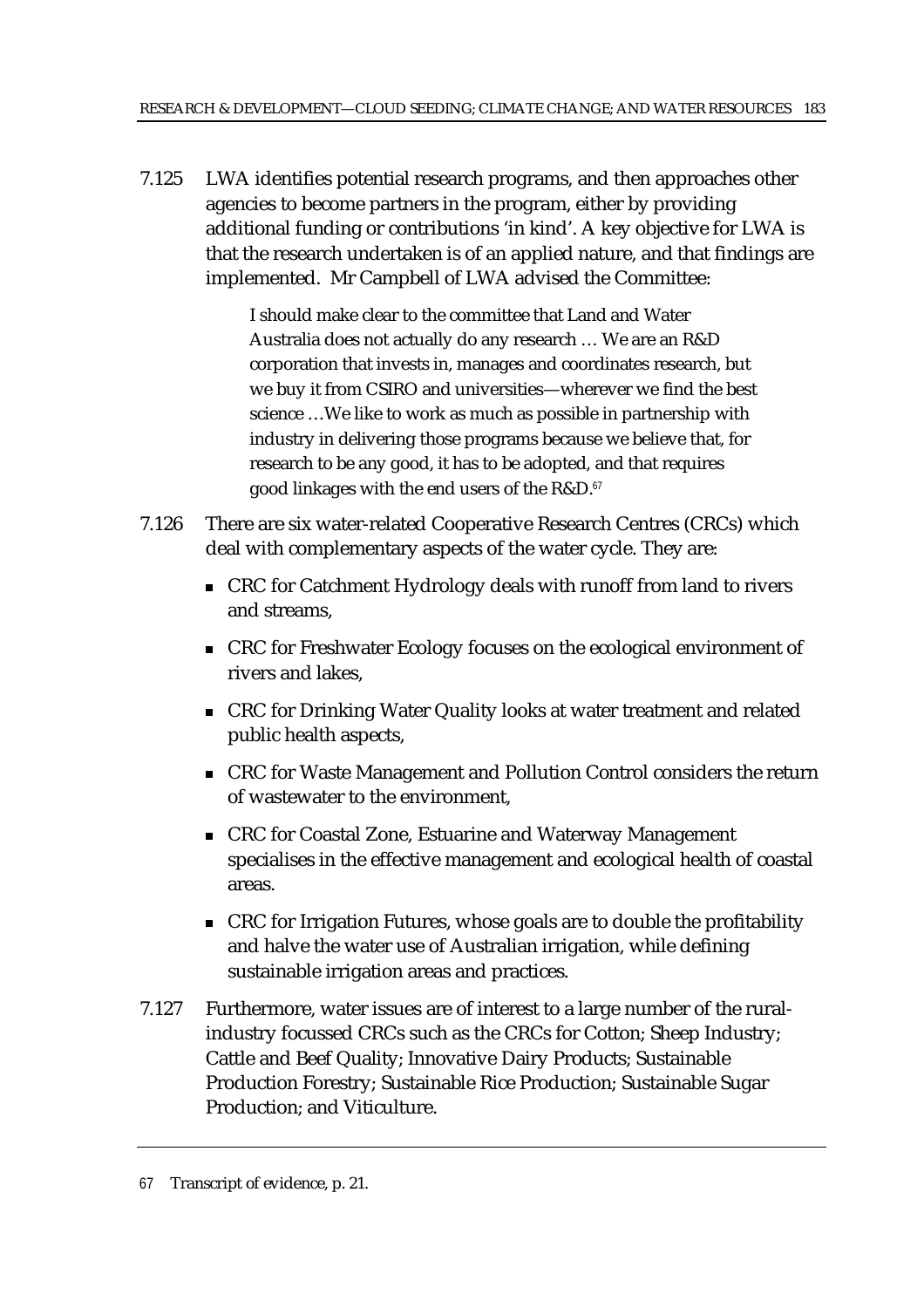7.128 The Committee received little evidence to show that these various CRCs are coordinating their research in any strategic sense to meet national objectives. There is a danger that the research effort is being fragmented with the creation of so many entities. The Committee believes that it is vital that Australia achieves maximum outcomes from this research activity and urges that formal structures to enhance cooperation and communication be put in place.

# **A national research strategy**

- 7.129 The Committee believes that the many and varied research suggestions put forward in submissions and during public hearings provide a very good starting point for consideration of a well-coordinated and strategic national research effort into water issues. Suggestions included desalination; impact of irrigation on water quality; the inter-connectivity of surface water and groundwater; total water cycle; and research into new products and possible overseas and domestic markets.
- 7.130 Based on the water surveys the Australian Bureau of Statistics (ABS) has commenced, by 2006-07 Australian water managers and policy makers will have access to much better data on water use in Australia. However, much more needs to be done to gather better information on water availability and water quality. There is no doubt that the National Land and Water Resources Audit completed in 2000-01 was a very good first step. However, the Audit identified many remaining data gaps and the filling of those gaps must be at the very top of the priorities of the National Water Initiative.
- 7.131 The ABS compiles the extensive *Water Account for Australia* report every 4 years<sup>68</sup>*.* It will also undertake a *Water Survey – Agriculture* report every 2 years (commencing with 2002-03). To complete the water picture, the ABS is intending to compile *Water Surveys* covering urban/industrial (20 percent of total water use $69$ ) and 'other rural' (5 percent of total water use) in 2005.

<sup>68</sup> The first *'Water Account for Australia'* covered the years 1993-94 to 1996-97 and was released in May 2000. The second in the series, covering the years 1997-98 to 2000-01, was released on 19 May 2004.

<sup>69</sup> Estimate from the National Land and Water Resources Audit '*Australian Water Resources Assessment 2000*'.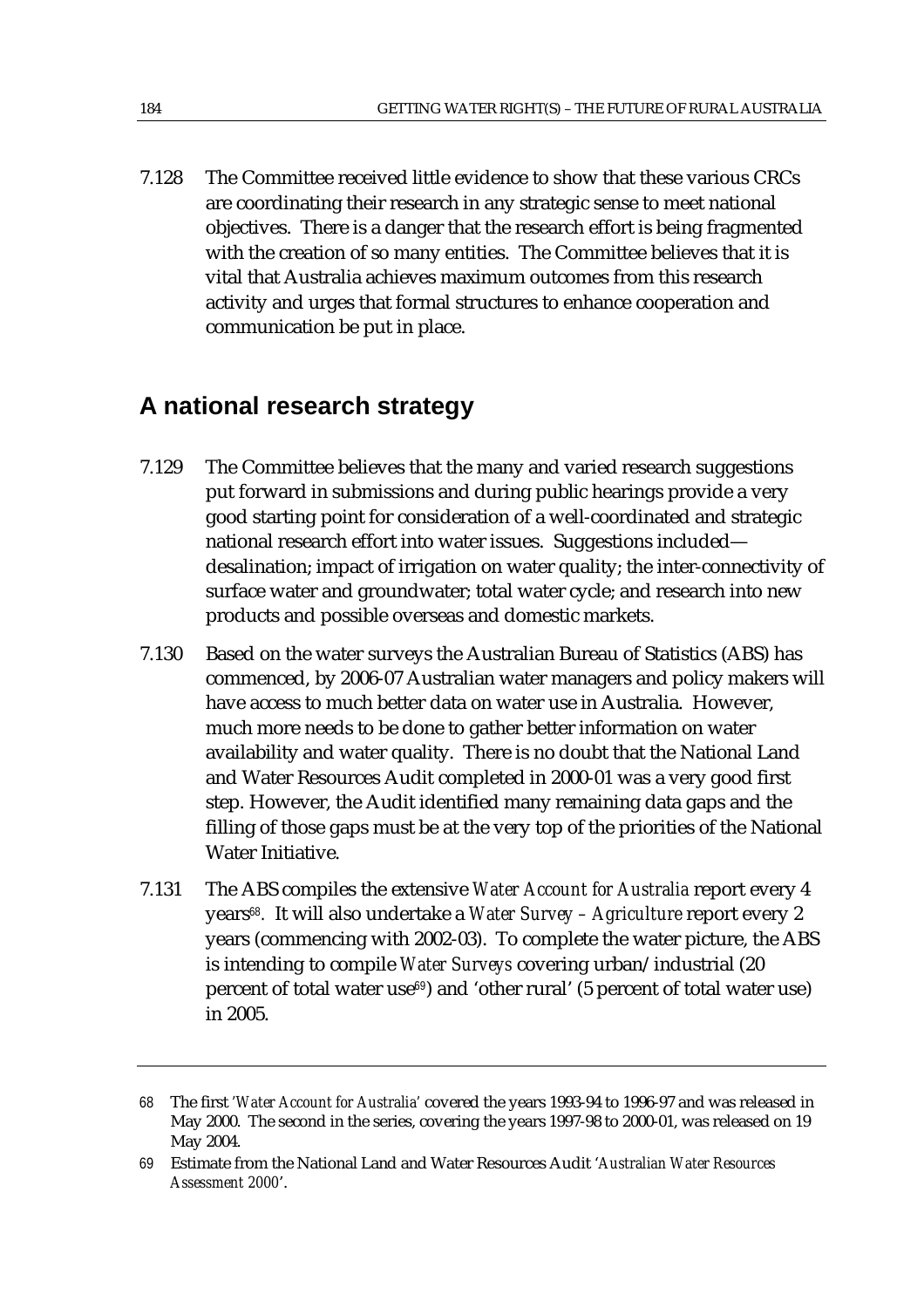- 7.132 If water is to be treated as a key national priority, then much better data must also be made available on water availability and water quality.
- 7.133 Decision makers at all levels need access to the best possible information and the Committee sees this as a necessary and essential step in achieving the nation's future water management goals. The Committee found serious deficiencies in relation to the data underpinning the Living Murray Initiative, which prompted the release of the Committee's interim report in April 2004. This is a fundamental issue, which must be addressed before significant decisions can be made on future allocation of scarce water resources.
- 7.134 The 2002-03 Annual Report of Land and Water Australia noted that over 50 organisations are involved in research into natural resource management (NRM) in Australia. The report said:

Including cooperative research centres, rural R & D corporations, CSIRO and other Australian Government agencies, more than 50 other organisations at the Australian Government level contribute to national investment (including state, territory and industry funding) in natural resource management research of more than \$300 million annually.<sup>70</sup>

- 7.135 The Committee is concerned at the estimate that there are over 50 different organisations involved in funding or undertaking NRM research. It is most unlikely that this is an efficient or effective structure.
- 7.136 The Committee believes that there should be better coordination of the research effort to ensure that maximum return is obtained. There should be clear national priorities for NRM, and the research effort should be focussed on enabling those objectives to be achieved.
- 7.137 The whole question of how research priorities should be set, funded and coordinated should be reviewed in the context of the new National Water Initiative. The Committee strongly recommends that research be seen as an integral part of the National Water Initiative, and that the opportunity is taken to formulate a well-funded and comprehensive National Research Strategy on Water.

<sup>70</sup> Land and Water Australia, 2002-03 Annual Report, p. 21.